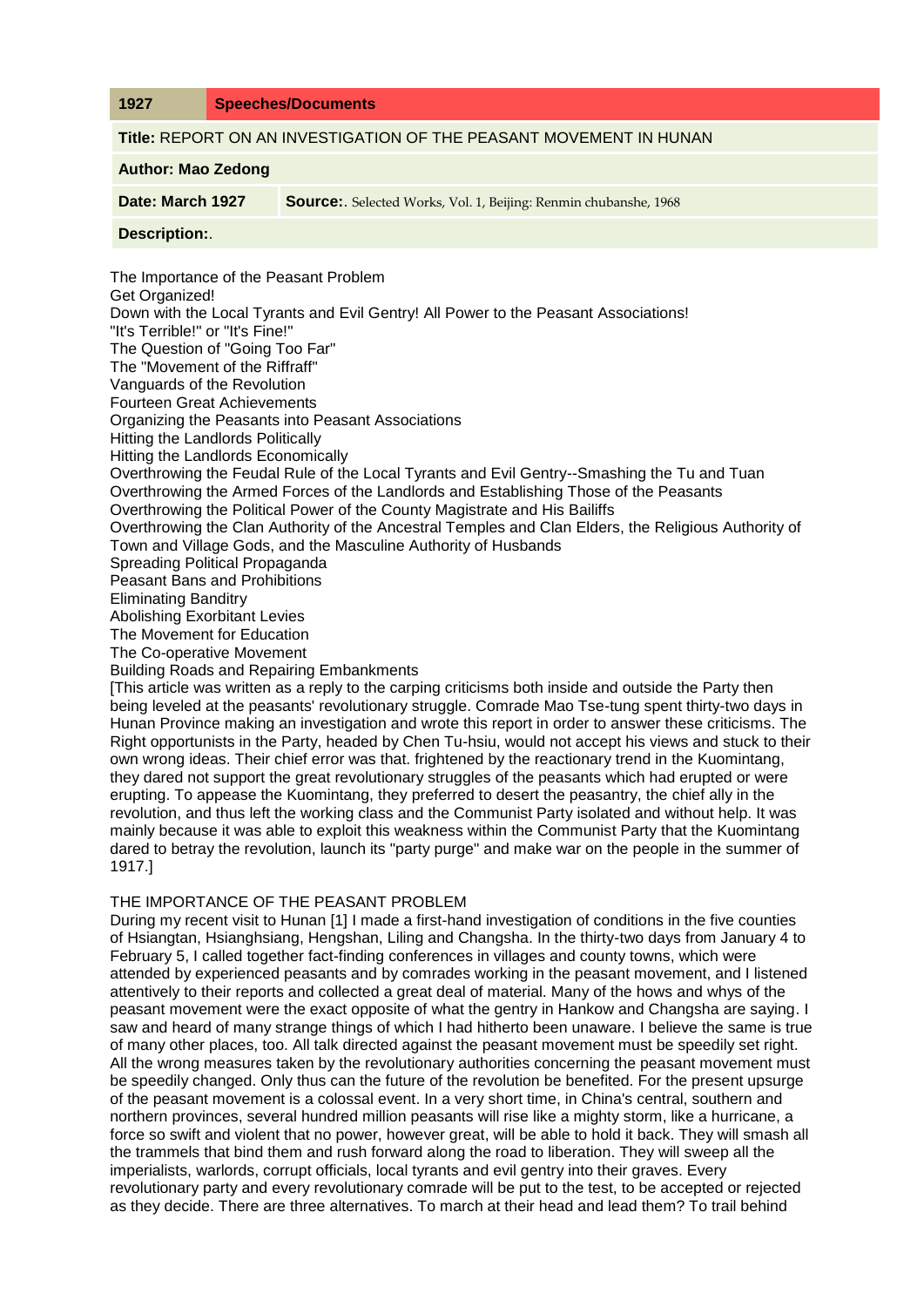them, gesticulating and criticizing? Or to stand in their way and oppose them? Every Chinese is free to choose, but events will force you to make the choice quickly.

#### GET ORGANIZED!

The development of the peasant movement in Hunan may be divided roughly into two periods with respect to the counties in the province's central and southern parts where the movement has already made much headway. The first, from January to September of last year, was one of organization. In this period, January to June was a time of underground activity, and July to September, when the revolutionary army was driving out Chao Heng-ti, [2] one of open activity. During this period, the membership of the peasant associations did not exceed 300,000-400,000 the masses directly under their leadership numbered little more than a million, there was as yet hardly any struggle in the rural areas, and consequently there was very little criticism of the associations in other circles. Since its members served as guides, scouts and carriers of the Northern Expeditionary Army, even some of the officers had a good word to say for the peasant associations. The second period, from last October to January of this year, was one of revolutionary action. The membership of the associations jumped to two million and the masses directly under their leadership increased to ten million. Since the peasants generally enter only one name for the whole family on joining a peasant association, a membership of two million means a mass following of about ten million. Almost half the peasants in Hunan are now organized. In counties like Hsiangtan, Hsianghsiang, Liuyang, Changsha, Liling, Ninghsiang, Pingkiang, Hsiangyin, Hengshan, Hengyang, Leiyang, Chenhsien and Anhua, nearly all the peasants have combined in the peasant associations or have come under their leadership. It was on the strength of their extensive organization that the peasants went into action and within four months brought about a great revolution in the countryside, a revolution without parallel in history.

# DOWN WITH THE LOCAL TYRANTS AND EVIL GENTRY!

## ALL POWER TO THE PEASANT ASSOCIATIONS!

The main targets of attack by the peasants are the local tyrants, the evil gentry and the lawless landlords, but in passing they also hit out against patriarchal ideas and institutions, against the corrupt officials in the cities and against bad practices and customs in the rural areas. In force and momentum the attack is tempestuous; those who bow before it survive and those who resist perish. As a result, the privileges which the feudal landlords enjoyed for thousands of years are being shattered to pieces. Every bit of the dignity and prestige built up by the landlords is being swept into the dust. With the collapse of the power of the landlords, the peasant associations have now become the sole organs of authority and the popular slogan "All power to the peasant associations" has become a reality. Even bides such as a quarrel between husband and wife are brought to the peasant association. Nothing can be settled unless someone from the peasant association is present. The association actually dictates all rural affairs, and, quite literally, "whatever it says, goes". Those who are outside the associations can only speak well of them and cannot say anything against them. The local tyrants, evil gentry and lawless landlords have been deprived of all right to speak, and none of them dares even mutter dissent. In the face of the peasant associations' power and pressure, the top local tyrants and evil gentry have fled to Shanghai, those of the second rank to Hankow, those of the third to Changsha and those of the fourth to the county towns, while the fifth rank and the still lesser fry surrender to the peasant associations in the villages.

"Here's ten yuan. Please let me join the peasant association," one of the smaller of the evil gentry will say.

"Ugh! Who wants your filthy money?" the peasants reply.

Many middle and small landlords and rich peasants and even some middle peasants, who were all formerly opposed to the peasant associations, are now vainly seeking admission. Visiting various places, I often came across such people who pleaded with me, "Mr. Committeeman from the provincial capital, please be my sponsor!"

In the Ching Dynasty, the household census compiled by the local authorities consisted of a regular register and "the other" register, the former for honest people and the latter for burglars, bandits and similar undesirables. In some places the peasants now use this method to scare those who formerly opposed the associations. They say, "Put their names down in the other register!"

Afraid of being entered in the other register, such people try various devices to gain admission into the peasant associations, on which their minds are so set that they do not feel safe until their names are entered. But more often than not they are turned down flat, and so they are always on tenderhooks; with the doors of the association barred to them, they are like tramps without a home or, in rural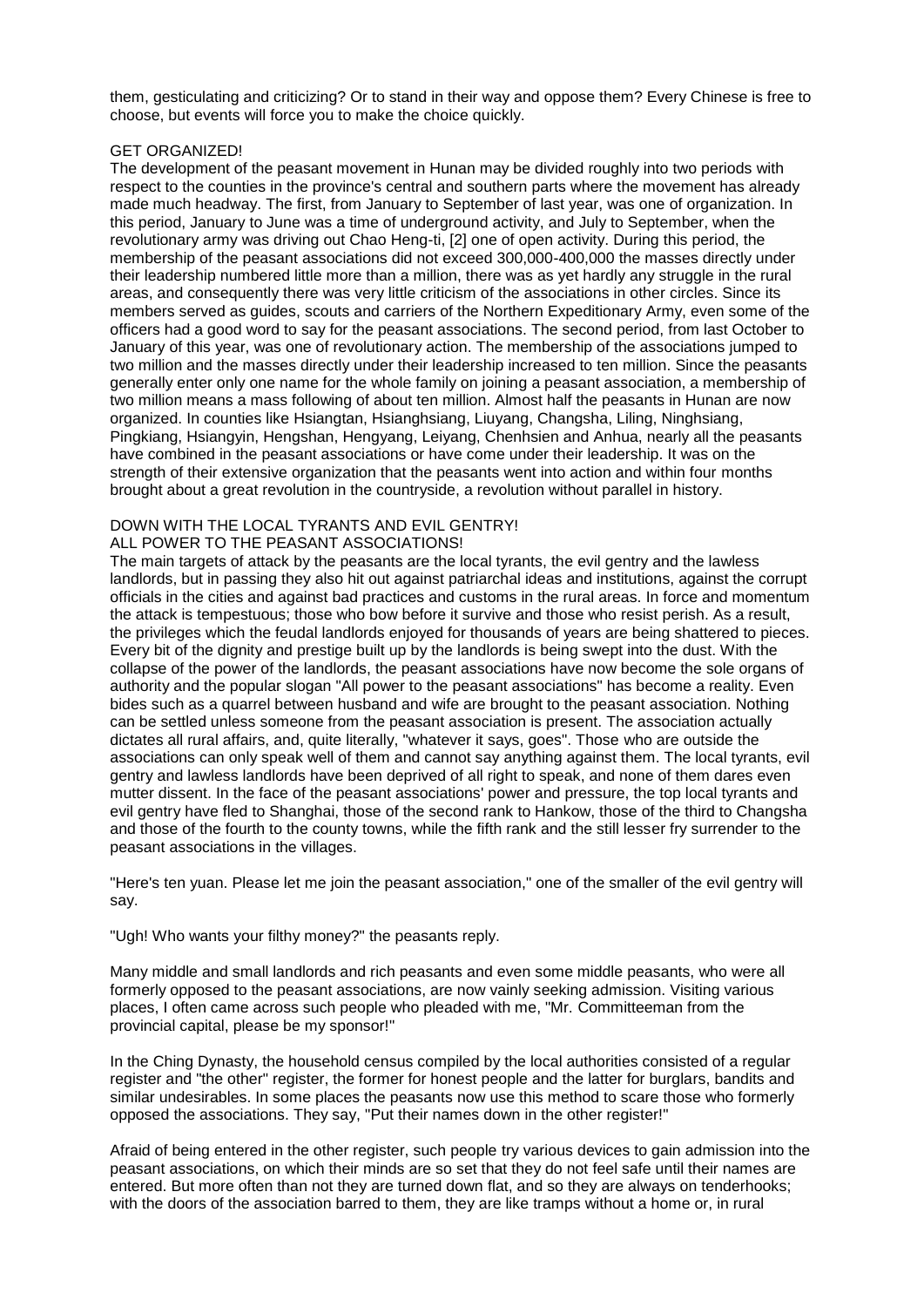parlance, "mere trash". In short, what was looked down upon four months ago as a "gang of peasants" has now become a most honourable institution. Those who formerly prostrated themselves before the power of the gentry now bow before the power of the peasants. No matter what their identity, all admit that the world since last October is a different one.

## "IT'S TERRIBLE!" OR "IT'S FINE!"

The peasants' revolt disturbed the gentry's sweet dreams. When the news from the countryside reached the cities, it caused immediate uproar among the gentry. Soon after my arrival in Changsha, I met all sorts of people and picked up a good deal of gossip. From the middle social strata upwards to the Kuomintang right-wingers, there was not a single person who did not sum up the whole business in the phrase, "It's terrible!" Under the impact of the views of the "It's terrible!" school then flooding the city, even quite revolutionary-minded people became down-hearted as they pictured the events in the countryside in their mind's eye; and they were unable to deny the word "terrible". Even quite progressive people said, "Though terrible, it is inevitable in a revolution." In short, nobody could altogether deny the word "terrible". But, as already mentioned, the fact is that the great peasant masses have risen to fulfil their historic mission and that the forces of rural democracy have risen to overthrow the forces of rural feudalism. The patriarchal-feudal class of local tyrants, evil gentry and lawless landlords has formed the basis of autocratic government for thousands of years and is the cornerstone of imperialism, warlordism and corrupt officialdom. To overthrow these feudal forces is the real objective of the national revolution. In a few months the peasants have accomplished what Dr. Sun Yat-sen wanted, but failed, to accomplish in the forty years he devoted to the national revolution. This is a marvelous feat never before achieved, not just in forty, but in thousands of years. It's fine. It is not "terrible" at all. It is anything but "terrible". "It's terrible!" is obviously a theory for combating the rise of the peasants in the interests of the landlords; it is obviously a theory of the landlord class for preserving the old order of feudalism and obstructing the establishment of the new order of democracy, it is obviously a counterrevolutionary theory. No revolutionary comrade should echo this nonsense. If your revolutionary viewpoint is firmly established and if you have been to the villages and looked around, you will undoubtedly feel thrilled as never before. Countless thousands of the enslaved--the peasants--are striking down the enemies who battened on their flesh. What the peasants are doing is absolutely right, what they are doing is fine! "It's fine!" is the theory of the peasants and of all other revolutionaries. Every revolutionary comrade should know that the national revolution requires a great change in the countryside. The Revolution of 1911 [3] did not bring about this change, hence its failure. This change is now taking place, and it is an important factor for the completion of the revolution. Every revolutionary comrade must support it, or he will be taking the stand of counter-revolution.

## THE QUESTION OF "GOING TOO FAR"

Then there is another section of people who say, "Yes, peasant associations are necessary, but they are going rather too far." This is the opinion of the middle-of-the-roaders. But what is the actual situation? True, the peasants are in a sense "unruly" in the countryside. Supreme in authority, the peasant association allows the landlord no say and sweeps away his prestige. This amounts to striking the landlord down to the dust and keeping him there. The peasants threaten, "We will put you in the other register!" They fine the local tyrants and evil gentry, they demand contributions from them, and they smash their sedan-chairs. People swarm into the houses of local tyrants and evil gentry who are against the peasant association, slaughter their pigs and consume their grain. They even loll for a minute or two on the ivory-inlaid beds belonging to the young ladies in the households of the local tyrants and evil gentry. At the slightest provocation they make arrests, crown the arrested with tall paper hats, and parade them through the villages, saying, "You dirty landlords, now you know who we are!" Doing whatever they like and turning everything upside down, they have created a kind of terror in the countryside. This is what some people call "going too far", or "exceeding the proper limits in righting a wrong", or "really too much". Such talk may seem plausible, but in fact it is wrong. First, the local tyrants, evil gentry and lawless landlords have themselves driven the peasants to this. For ages they have used their power to tyrannize over the peasants and trample them underfoot; that is why the peasants have reacted so strongly. The most violent revolts and the most serious disorders have invariably occurred in places where the local tyrants, evil gentry and lawless landlords perpetrated the worst outrages. The peasants are clear-sighted. Who is bad and who is not, who is the worst and who is not quite so vicious, who deserves severe punishment and who deserves to be let off lightly--the peasants keep clear accounts, and very seldom has the punishment exceeded the crime. Secondly, a revolution is not a dinner party, or writing an essay, or painting a picture, or doing embroidery; it cannot be so refined, so leisurely and gentle, so temperate, kind, courteous, restrained and magnanimous. [4] A revolution is an insurrection, an act of violence by which one class overthrows another. A rural revolution is a revolution by which the peasantry overthrows the power of the feudal landlord class. Without using the greatest force, the peasants cannot possibly overthrow the deep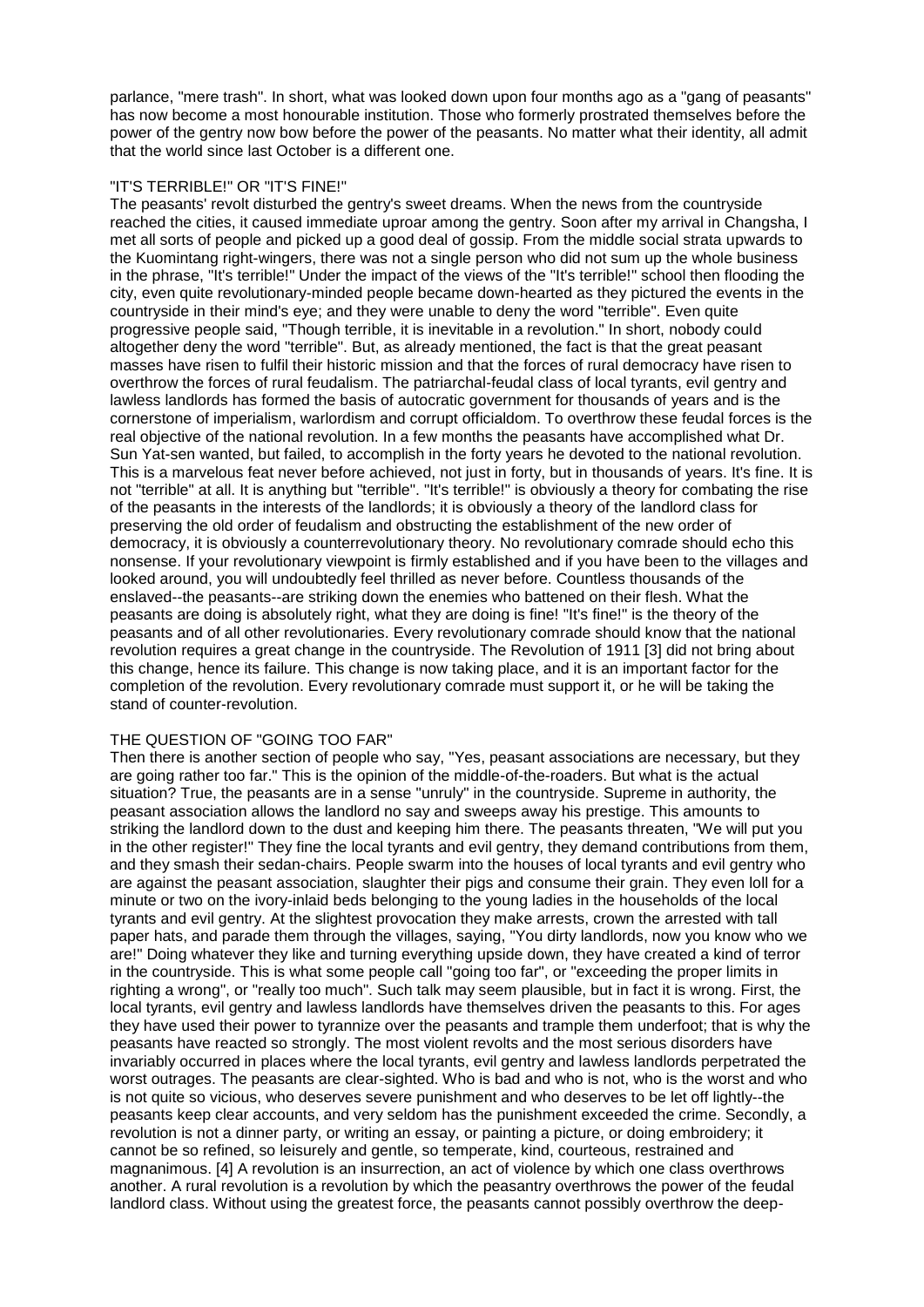rooted authority of the landlords which has lasted for thousands of years. The rural areas need a mighty revolutionary upsurge, for it alone can rouse the people in their millions to become a powerful force. All the actions mentioned here which have been labeled as "going too far" flow from the power of the peasants, which has been called forth by the mighty revolutionary upsurge in the countryside. It was highly necessary for such things to be done in the second period of the peasant movement, the period of revolutionary action. In this period it was necessary to establish the absolute authority of the peasants. It was necessary to forbid malicious criticism of the peasant associations. It was necessary to overthrow the whole authority of the gentry, to strike them to the ground and keep them there. There is revolutionary significance in all the actions which were labeled as "going too far" in this period. To put it bluntly, it is necessary to create terror for a while in every rural area, or otherwise it would be impossible to suppress the activities of the counter-revolutionaries in the countryside or overthrow the authority of the gentry. Proper limits have to be exceeded in order to right a wrong, or else the wrong cannot be righted. [5] Those who talk about the peasants "going too far" seem at first sight to be different from those who say "It's terrible!" as mentioned earlier, but in essence they proceed from the same standpoint and likewise voice a landlord theory that upholds the interests of the privileged classes. Since this theory impedes the rise of the peasant movement and so disrupts the revolution, we must firmly oppose it.

#### THE "MOVEMENT OF THE RIFFRAFF"

The right-wing of the Kuomintang says, "The peasant movement is a movement of the riffraff, of the lazy peasants." This view is current in Changsha. When I was in the countryside, I heard the gentry say, "It is all right to set up peasant associations, but the people now running them are no good. They ought to be replaced!" This opinion comes to the same thing as what the right-wingers are saying; according to both it is all right to have a peasant movement (the movement is already in being and no one dare say otherwise), but they say that the people running it are no good and they particularly hate those in charge of the associations at the lower levels, calling them "riffraff". In short, all those whom the gentry had despised, those whom they had trodden into the dirt, people with no place in society, people with no right to speak, have now audaciously lifted up their heads. They have not only lifted up their heads but taken power into their hands. They are now running the township peasant associations (at the lowest level), which they have turned into something fierce and formidable. They have raised their rough, work-soiled hands and laid them on the gentry. They tether the evil gentry with ropes, crown them with tall paper-hats and parade them through the villages. (In Hsiangtan and Hsianghsiang they call this "parading through the township" and in Liling "parading through the fields".) Not a day passes but they drum some harsh, pitiless words of denunciation into these gentry's ears. They are issuing orders and are running everything. Those who used to rank lowest now rank above everybody else; and so this is called "turning things upside down".

## VANGUARDS OF THE REVOLUTION

Where there are two opposite approaches to things and people, two opposite views emerge. "It's terrible!" and "It's fine!", "riffraff" and "vanguards of the revolution"--here are apt examples.

We said above that the peasants have accomplished a revolutionary task which had been left unaccomplished for many years and have done an important job for the national revolution. But has this great revolutionary task, this important revolutionary work, been performed by all the peasants? No. There are three kinds of peasants, the rich, the middle and the poor peasants. The three live in different circumstances and so have different views about the revolution In the first period, what appealed to the rich peasants was the talk about the Northern Expeditionary Army's sustaining a crushing defeat in Kiangsi, about Chiang Kai-shek's being wounded in the leg [6] and flying back to Kwangtung, [7] and about Wu Pei-fu's [8] recapturing Yuehchow. The peasant associations would certainly not last and the Three People's Principles [9] could never prevail, because they had never been heard of before. Thus an official of the township peasant association (generally one of the "riffraff" type) would walk into the house of a rich peasant, register in hand, and say, "Will you please join the peasant association?" How would the rich peasant answer? A tolerably well-behaved one would say, "Peasant association? I have lived here for decades, tilling my land. I never heard of such a thing before, yet I've managed to live all right. I advise you to give it up!" A really vicious rich peasant would say, "Peasant association! Nonsense! Association for getting your head chopped off! Don't get people into trouble!" Yet, surprisingly enough, the peasant associations have now been established several months, and have even dared to stand up to the gentry. The gentry of the neighbourhood who refused to surrender their opium pipes were arrested by the associations and paraded through the villages. In the county towns, moreover, some big landlords were put to death, like Yen Jung-chiu of Hsiangtan and Yang Chih-tse of Ninghsiang. On the anniversary of the October Revolution, at the time of the anti-British rally and of the great celebrations of the victory of the Northern Expedition, tens of thousands of peasants in every township, holding high their banners, big and small, along with their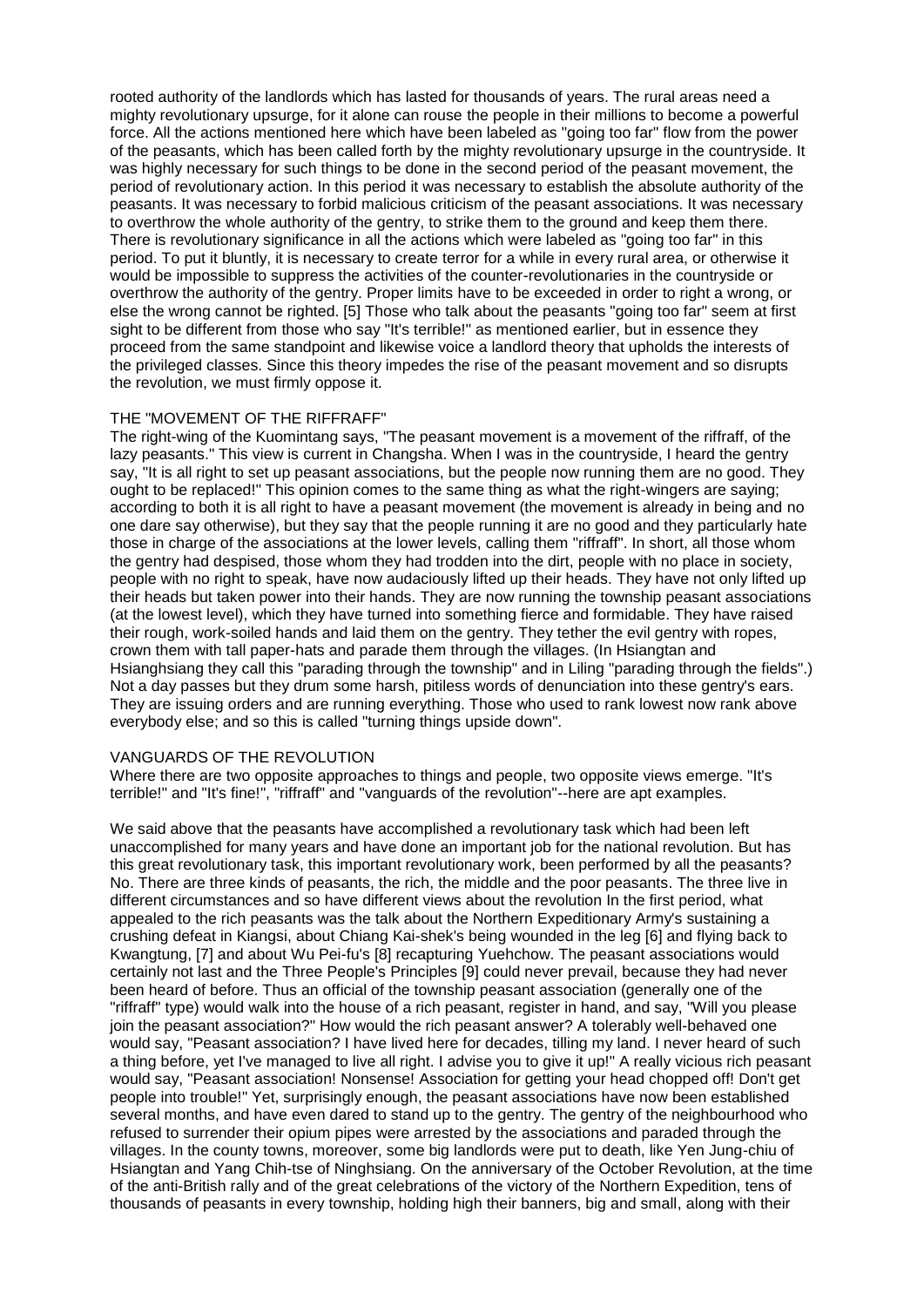carrying-poles and hoes, demonstrated in massive, streaming columns. It was only then that the rich peasants began to get perplexed and alarmed. During the great victory celebrations of the Northern Expedition, they learned that Kiukiang had been taken, that Chiang Kai-shek had not been wounded in the leg and that Wu Pei-fu had been defeated after all. What is more, they saw such slogans as "Long live the Three People's Principles!" "Long live the peasant associations!" and "Long live the peasants!" clearly written on the "red and green proclamations". "What?" wondered the rich peasants, greatly perplexed and alarmed, "'Long live the peasants!' Are these people now to be regarded as emperors?' [10]' So the peasant associations are putting on grand airs. People from the associations say to the rich peasants, "We'll enter you in the other register," or, "In another month, the admission fee will be ten yuan a head!" Only under the impact of all this are the rich peasants tardily joining the associations, [11] some paying fifty cents or a yuan for admission (the regular fee being a mere ten coppers), some securing admission only after asking other people to put in a good word for them. But there are quite a number of die-herds who have not joined to this day. When the rich peasants join the associations, they generally enter the name of some sixty or seventy year-old member of the family, for they are in constant dread of "conscription". After joining, the rich peasants are not keen on doing any work for the associations. They remain inactive throughout.

How about the middle peasants? Theirs is a vacillating attitude.

They think that the revolution will not bring them much good. They have rice cooking in their pots and no creditors knocking on their doors at midnight. They, too, judging a thing by whether it ever existed before, knit their brows and think to themselves, "Can the peasant association really last?" "Can the Three People's Principles prevail?" Their conclusion is, "Afraid not!" They imagine it all depends on the will of Heaven and think, "A peasant association? Who knows if Heaven wills it or not?" In the first period, people from the association would call on a middle peasant, register in hand, and say, "Will you please join the peasant association?" The middle peasant would reply, "There's no hurry!" It was not until the second period, when the peasant associations were already exercising great power, that the middle peasants came in. They show up better in the associations than the rich peasants but are not as yet very enthusiastic, they still want to wait and see. It is essential for the peasant associations to get the middle peasants to join and to do a good deal more explanatory work among them.

The poor peasants have always been the main force in the bitter fight in the countryside. They have fought militantly through the two periods of underground work and of open activity. They are the most responsive to Communist Party leadership. They are deadly enemies of the camp of the local tyrants and evil gentry and attack it without the slightest hesitation. "We joined the peasant association long ago," they say to the rich peasants, "why are you still hesitating?'! The rich peasants answer mockingly, "What is there to keep you from joining? You people have neither a tile over your heads nor a speck of land under your feet!" It is true the poor peasants are not afraid of losing anything. Many of them really have "neither a tile over their heads nor a speck of land under their feet". What, indeed, is there to keep them from joining the associations? According to the survey of Changsha County, the poor peasants comprise 70 per cent, the middle peasants 20 per cent, and the landlords and the rich peasants 10 per cent of the population in the rural areas. The 70 per cent, the poor peasants, may be sub-divided into two categories, the utterly destitute and the less destitute. The utterly destitute, [12] comprising 20 per cent, are the completely dispossessed, that is, people who have neither land nor money, are without any means of livelihood, and are forced to leave home and become mercenaries or hired labourers or wandering beggars. The less destitute, [13] the other 50 per cent, are the partially dispossessed, that is, people with just a little land or a little money who eat up more than they earn and live in toil and distress the year round, such as the handicraftsmen, the tenant-peasants (not including the rich tenant-peasants) and the semi-owner-peasants. This great mass of poor peasants, or altogether 70 per cent of the rural population, are the backbone of the peasant associations, the vanguard in the overthrow of the feudal forces and the heroes who have performed the great revolutionary task which for long years was left undone. Without the poor peasant class (the "riffraff", as the gentry call them), it would have been impossible to bring about the present revolutionary situation in the countryside, or to overthrow the local tyrants and evil gentry and complete the democratic revolution. The poor peasants, being the most revolutionary group, have gained the leadership of the peasant associations. In both the first and second periods almost all the chairmen and committee members in the peasant associations at the lowest level were poor peasants (of the officials in the township associations in Hengshan County the utterly destitute comprise 50 per cent, the less destitute 40 per cent, and poverty-stricken intellectuals 10 per cent). Leadership by the poor peasants is absolutely necessary. Without the poor peasants there would be no revolution. To deny their role is to deny the revolution. To attack them is to attack the revolution. They have never been wrong on the general direction of the revolution. They have discredited the local tyrants and evil gentry. They have beaten down the local tyrants and evil gentry, big and small, and kept them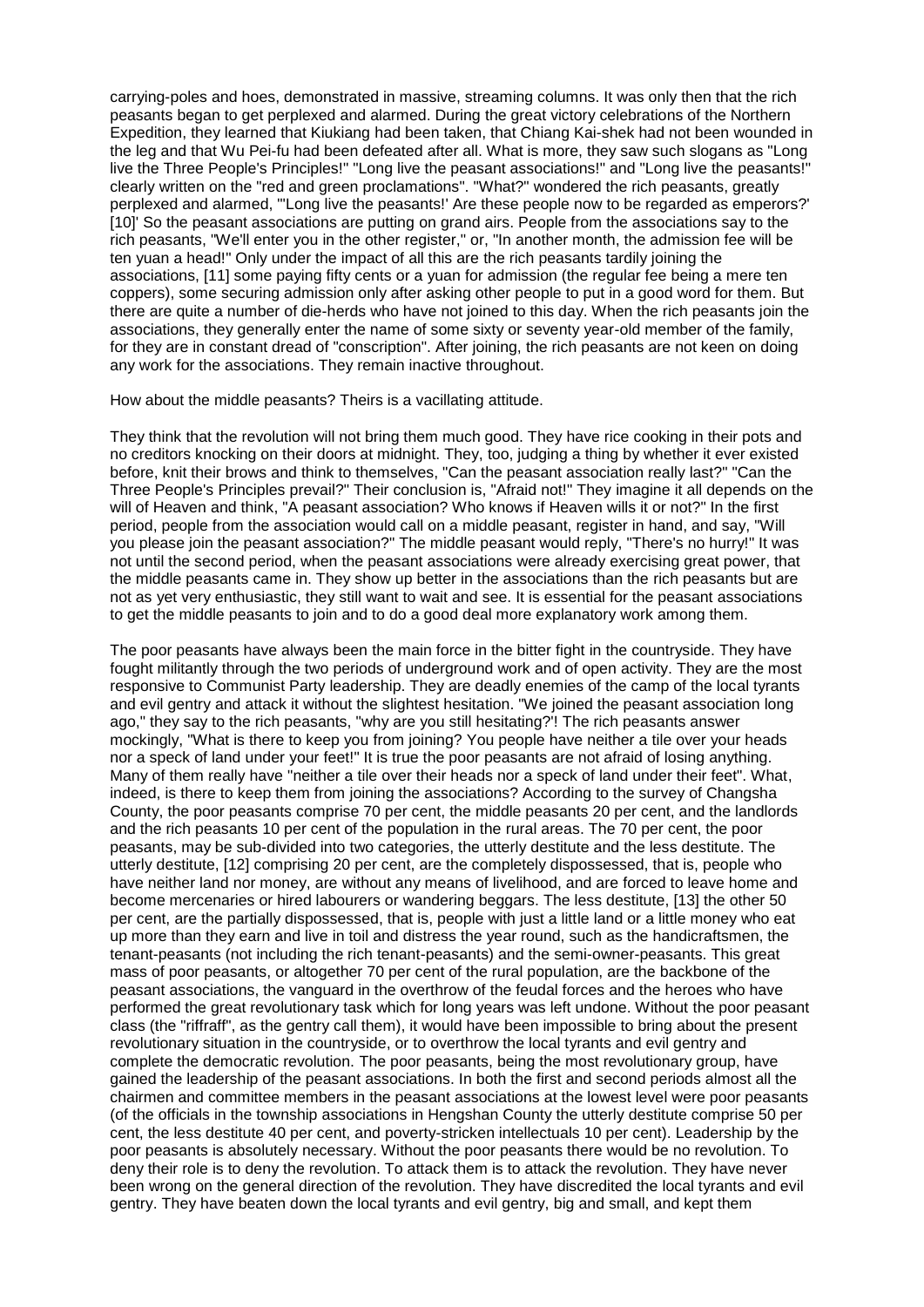underfoot. Many of their deeds in the period of revolutionary action, which were labeled as "going too far", were in fact the very things the revolution required. Some county governments, county headquarters of the Kuomintang and county peasant associations in Hunan have already made a number of mistakes; some have even sent soldiers to arrest officials of the lowerlevel associations at the landlords' request. A good many chairmen and committee members of township associations in Hengshan and Hsianghsiang Counties have been thrown in jail. This mistake is very serious and feeds the arrogance of the reactionaries. To judge whether or not it is a mistake, you have only to see how joyful the lawless landlords become and how reactionary sentiments grow, wherever the chairmen or committee members of local peasant associations are arrested. We must combat the counter-revolutionary talk of a "movement of riffraff" and a "movement of lazy peasants" and must be especially careful not to commit the error of helping the local tyrants and evil gentry in their attacks on the poor peasant class. Though a few of the poor peasant leaders undoubtedly did have shortcomings, most of them have changed by now. They themselves are energetically prohibiting gambling and suppressing banditry. Where the peasant association is powerful, gambling has stopped altogether and banditry has vanished. In some places it is literally true that people do not take any articles left by the wayside and that doors are not bolted at night. According to the Hengshan survey 85 per cent of the poor peasant leaders have made great progress and have proved themselves capable and hard-working. Only 15 per cent retain some bad habits. The most one can call these is "an unhealthy minority", and we must not echo the local tyrants and evil gentry in undiscriminatingly condemning them as "riffraff". This problem of the "unhealthy minority" can be tackled only under the peasant associations' own slogan of "strengthen discipline", by carrying on propaganda among the masses, by educating the "unhealthy minority", and by tightening the associations' discipline; in no circumstances should soldiers be arbitrarily sent to make such arrests as would damage the prestige of the poor peasants and feed the arrogance of the local tyrants and evil gentry. This point requires particular attention.

#### FOURTEEN GREAT ACHIEVEMENTS

Most critics of the peasant associations allege that they have done a great many bad things. I have already pointed out that the peasants' attack on the local tyrants and evil gentry is entirely revolutionary behaviour and in no way blameworthy. The peasants have done a great many things, and in order to answer people's criticism we must closely examine all their activities, one by one, to see what they have actually done. I have classified and summed up their activities of the last few months; in all, the peasants under the leadership of the peasant associations have the following fourteen great achievements to their credit.

#### 1. ORGANIZING THE PEASANTS INTO PEASANT ASSOCIATIONS

This is the first great achievement of the peasants. In counties like Hsiangtan, Hsianghsiang and Hengshan, nearly all the peasants are organized and there is hardly a remote corner where they are not on the move; these are the best places. In some counties, like Yiyang and Huajung, the bulk of the peasants are organized, with only a small section remaining unorganized; these places are in the second grade. In other counties, like Chengpu and Lingling, while a small section is organized, the bulk of the peasants remain unorganized; these places are in the third grade. Western Hunan, which is under the control of Yuan Tsu-ming, [14] has not yet been reached by the associations' propaganda, and in many of its counties the peasants are completely unorganized; these form a fourth grade. Roughly speaking, the counties in central Hunan, with Changsha as the centre, are the most advanced, those in southern Hunan come second, and western Hunan is only just beginning to organize. According to the figures compiled by the provincial peasant association last November, organizations with a total membership of 1,367,727 have been set up in thirty-seven of the province's seventy-five counties. Of these members about one million were organized during October and November when the power of the associations rose high, while up to September the membership had only been 300,000-400,000. Then came the two months of December and January, and the peasant movement continued its brisk growth. By the end of January the membership must have reached at least two million. As a family generally enters only one name when joining and has an average of five members, the mass following must be about ten million. This astonishing and accelerating rate of expansion explains why the local tyrants, evil gentry and corrupt officials have been isolated, why the public has been amazed at how completely the world has changed since the peasant movement, and why a great revolution has been wrought in the countryside. This is the first great achievement of the peasants under the leadership of their associations.

#### 2. HITTING THE LANDLORDS POLITICALLY

Once the peasants have their organization, the first thing they do is to smash the political prestige and power of the landlord class, and especially of the local tyrants and evil gentry, that is, to pull down landlord authority and build up peasant authority in rural society. This is a most serious and vital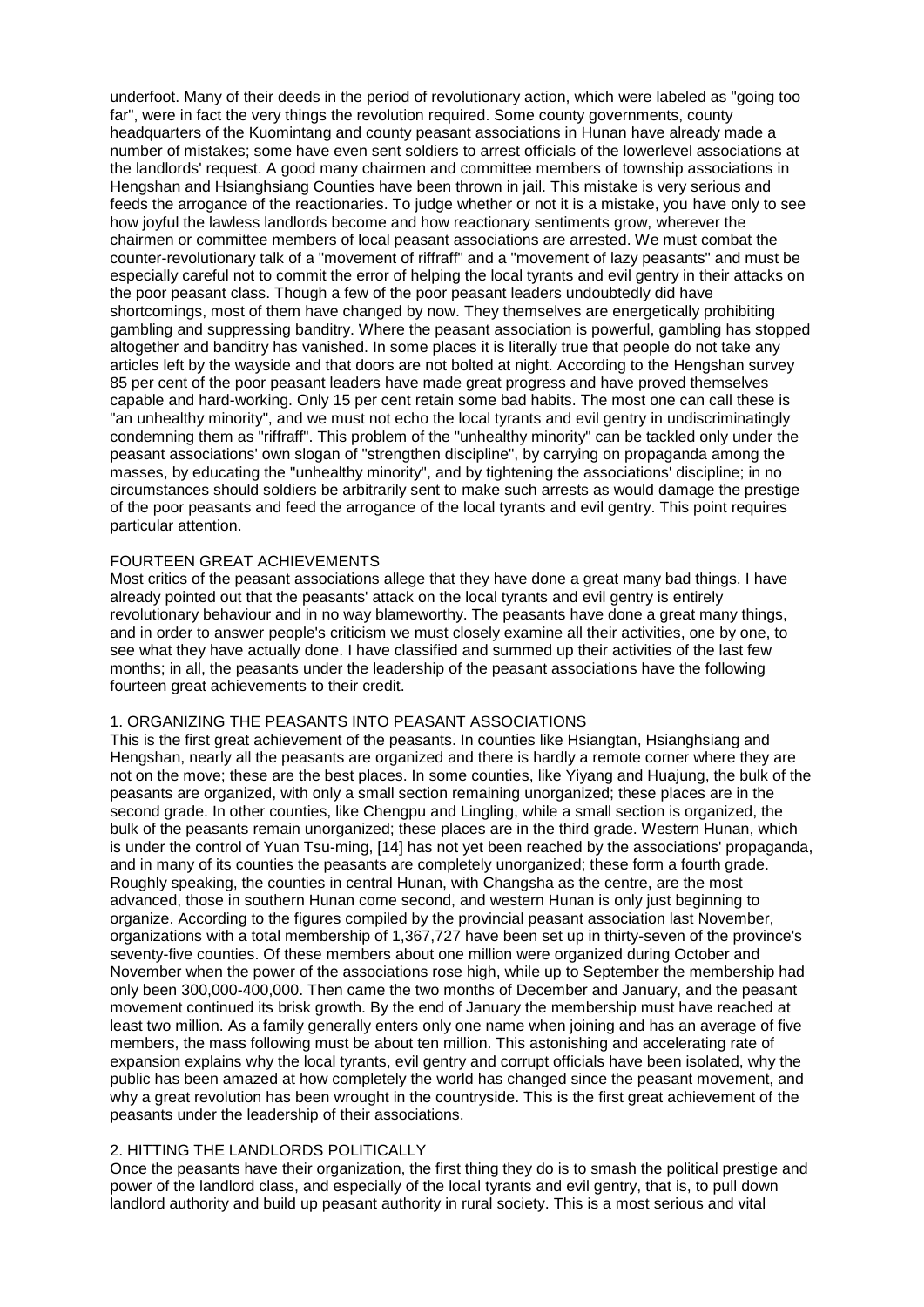struggle. It is the pivotal struggle in the second period, the period of revolutionary action. Without victory in this struggle, no victory is possible in the economic struggle to reduce rent and interest, to secure land and other means of production, and so on. In many places in Hunan like Hsianghsiang, Hengshan and Hsiangtan Counties, this is of course no problem since the authority of the landlords has been overturned and the peasants constitute the sole authority. But in counties like Liling there are still some places (such as Liling's western and southern districts) where the authority of the landlords seems weaker than that of the peasants but, because the political struggle has not been sharp, is in fact surreptitiously competing with it. In such places it is still too early to say that the peasants have gained political victory; they must wage the political struggle more vigorously until the landlords' authority is completely smashed. All in all, the methods used by the peasants to hit the landlords politically are as follows:

Checking the accounts. More often than not the local tyrants and evil gentry have helped themselves to public money passing through their hands, and their books are not in order. Now the peasants are using the checking of accounts as an occasion to bring down a great many of the local tyrants and evil gentry. In many places committees for checking accounts have been established for the express purpose of settling financial scores with them, and the first sign of such a committee makes them shudder. Campaigns of this kind have been carried out in all the counties where the peasant movement is active; they are important not so much for recovering money as for publicizing the crimes of the local tyrants and evil gentry and for knocking them down from their political and social positions.

Imposing fines. The peasants work out fines for such offences as irregularities revealed by the checking of accounts, past outrages against the peasants, current activities which undermine the peasant associations, violations of the ban on gambling and refusal to surrender opium pipes. This local tyrant must pay so much, that member of the evil gentry so much, the sums ranging from tens to thousands of yuan Naturally, a man who has been fined by the peasants completely loses face.

Levying contributions. The unscrupulous rich landlords are made to contribute for poor relief, for the organization of co-operatives or peasant credit societies, or for other purposes. Though milder than fines, these contributions are also a form of punishment. To avoid trouble, quite a number of landlords make voluntary contributions to the peasant associations.

Minor protests. When someone harms a peasant association by word or deed and the offence is a minor one, the peasants collect in a crowd and swarm into the offender's house to remonstrate with him. He is usually let off after writing a pledge to "cease and desist", n which he explicitly undertakes to stop defaming the peasant association in the future.

Major demonstrations. A big crowd is rallied to demonstrate against a local tyrant or one of the evil gentry who is an enemy of the association. The demonstrators eat at the offender's house, slaughtering his pigs and consuming his grain as a matter of course. Quite a few such cases have occurred. There was a case recently at Machiaho, Hsiangtan County, where a crowd of fifteen thousand peasants went to the houses of six of the evil gentry and demonstrated; the whole affair lasted four days during which more than 130 pigs were killed and eaten. After such demonstrations, the peasants usually impose fines.

"Crowning" the landlords and parading them through the villages. This sort of thing is very common. A tall paper-hat is stuck on the head of one of the local tyrants or evil gentry, bearing the words "Local tyrant so-and-so" or "So-and-so of the evil gentry". He is led by a rope and escorted with big crowds in front and behind. Sometimes brass gongs are beaten and flags waved to attract people's attention. This form of punishment more than any other makes the local tyrants and evil gentry tremble. Anyone who has once been crowned with a tall paper-hat loses face altogether and can never again hold up his head. Hence many of the rich prefer being fined to wearing the tall hat. But wear it they must, if the peasants insist. One ingenious township peasant association arrested an obnoxious member of the gentry and announced that he was to be crowned that very day. The man turned blue with fear. Then the association decided not to crown him that day. They argued that if he were crowned right away, he would become case-hardened and no longer afraid, and that it would be better to let him go home and crown him some other day. Not knowing when he would be crowned, the man was in daily suspense, unable to sit down or sleep at ease.

Locking up the landlords in the county jail. This is a heavier punishment than wearing the tall paperhat. A local tyrant or one of the evil gentry is arrested and sent to the county jail; he is locked up and the county magistrate has to try him and punish him. Today the people who are locked up are no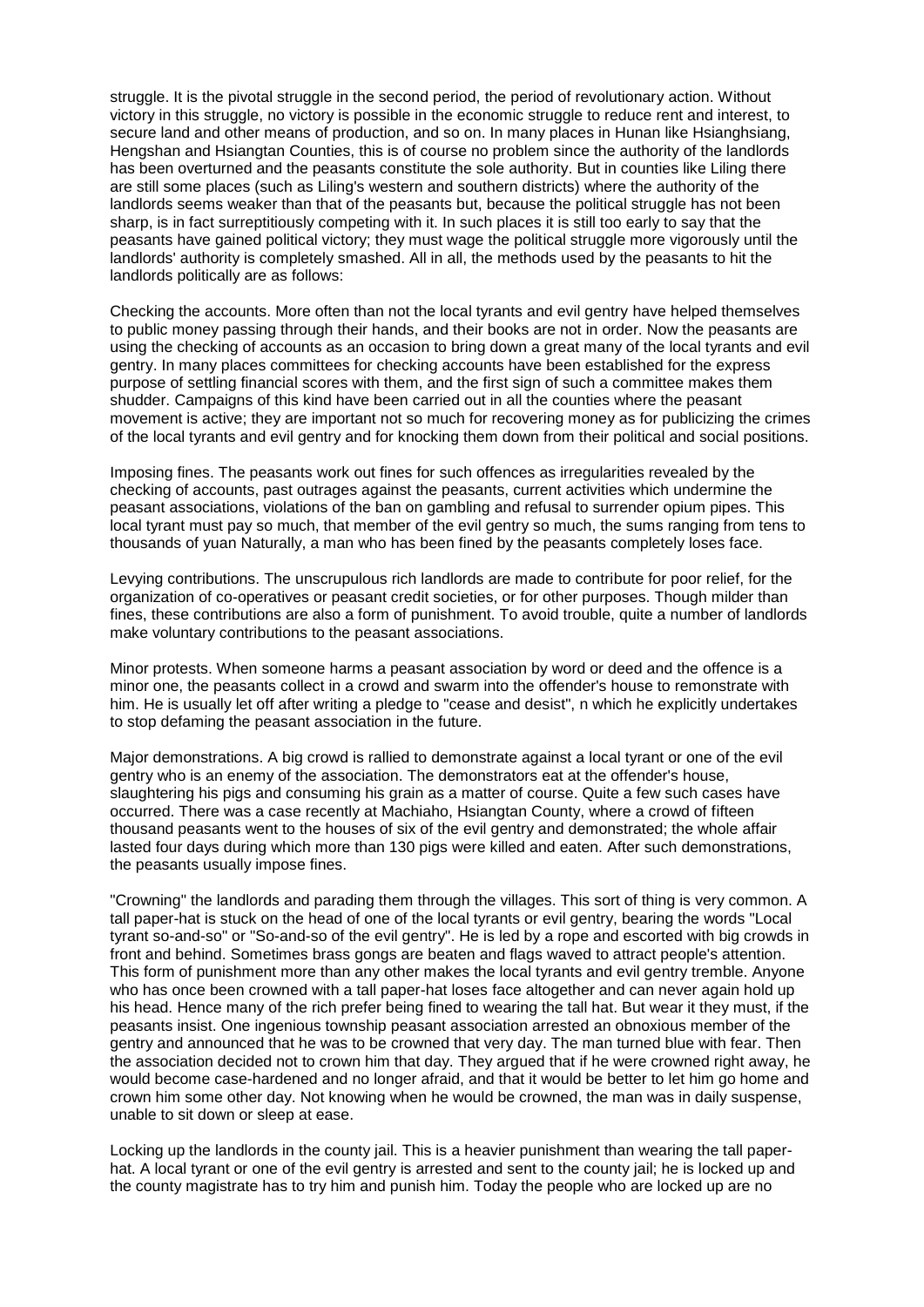longer the same. Formerly it was the gentry who sent peasants to be locked up, now it is the other way round.

"Banishment". The peasants have no desire to banish the most notorious criminals among the local tyrants and evil gentry, but would rather arrest or execute them. Afraid of being arrested or executed, they run away. In counties where the peasant movement is well developed, almost all the important local tyrants and evil gentry have fled, and this amounts to banishment. Among them, the top ones have fled to Shanghai, those of the second rank to Hankow, those of the third to Changsha, and of the fourth to the county towns. Of all the fugitive local tyrants and evil gentry, those who have fled to Shanghai are the safest. Some of those who fled to Hankow, like the three from Huajung, were eventually captured and brought back. Those who fled to Changsha are in still greater danger of being seized at any moment by students in the provincial capital who hail from their counties; I myself saw two captured in Changsha. Those who have taken refuge in the county towns are only of the fourth rank, and the peasantry, having many eyes and ears, can easily track them down. The financial authorities once explained the difficulties encountered by the Hunan Provincial Government in raising money by the fact that the peasants were banishing the well-to-do, which gives some idea of the extent to which the local tyrants and evil gentry are not tolerated in their home villages.

Execution. This is confined to the worst local tyrants and evil gentry and is carried out by the peasants jointly with other sections of the people. For instance, Yang Chih-tse of Ninghsiang, Chou Chia-kan of Yuehyang and Fu Tao-nan and Sun Po-chu of Huajung were shot by the government authorities at the insistence of the peasants and other sections of the people. In the case of Yen Jung-chiu of Hsiangtan, the peasants and other sections of the people compelled the magistrate to agree to hand him over, and the peasants themselves executed him. Liu Chao of Ninghsiang was killed by the peasants. The execution of Peng Chih-fan of Liling and Chou Tien-chueh and Tsao Yun of Yiyang is pending, subject to the decision of the "special tribunal for trying local tyrants and evil gentry". The execution of one such big landlord reverberates through a whole county and is very effective in eradicating the remaining evils of feudalism. Every county has these major tyrants, some as many as several dozen and others at least a few, and the only effective way of suppressing the reactionaries is to execute at least a few in each county who are guilty of the most heinous crimes. When the local tyrants and evil gentry were at the height of their power, they literally slaughtered peasants without batting an eyelid. Ho Maichuan, for ten years head of the defence corps in the town of Hsinkang, Changsha County, was personally responsible for killing almost a thousand poverty-stricken peasants, which he euphemistically described as "executing bandits". In my native county of Hsiangtan, Tang Chun-yen and Lo Shu-lin who headed the defence corps in the town of Yintien have killed more than fifty people and buried four alive in the fourteen years since 1913. Of the more than fifty they murdered, the first two were perfectly innocent beggars. Tang Chunyen said, "Let me make a start by killing a couple of beggars!" and so these two lives were snuffed out. Such was the cruelty of the local tyrants and evil gentry in former days, such was the White terror they created in the countryside, and now that the peasants have risen and shot a few and created just a little terror in suppressing the counter-revolutionaries, is there any reason for saying they should not do so?

#### 3. HITTING THE LANDLORDS ECONOMICALLY

Prohibition on sending grain out of the area, forcing up grain prices, and hoarding and cornering. This is one of the great events of recent months in the economic struggle of the Hunan peasants. Since last October the poor peasants have prevented the outflow of the grain of the landlords and rich peasants and have banned the forcing up of grain prices and hoarding and cornering. As a result, the poor peasants have fully achieved their objective; the ban on the outflow of grain is watertight, grain prices have fallen considerably, and hoarding and cornering have disappeared.

Prohibition on increasing rents and deposits; [15] agitation for reduced rents and deposits. Last July and August, when the peasant associations were still weak, the landlords, following their longestablished practice of maximum exploitation, served notice one after another on their tenants that rents and deposits would be increased. But by October, when the peasant associations had grown considerably in strength and had all come out against the raising of rents and deposits, the landlords dared not breathe another word on the subject. From November onwards, as the peasants have gained ascendancy over the landlords they have taken the further step of agitating for reduced rents and deposits. What a pity, they say, that the peasant associations were not strong enough when rents were being paid last autumn, or we could have reduced them then. The peasants are doing extensive propaganda for rent reduction in the coming autumn, and the landlords are asking how the reductions are to be carried out. As for the reduction of deposits, this is already under way in Hengshan and other counties.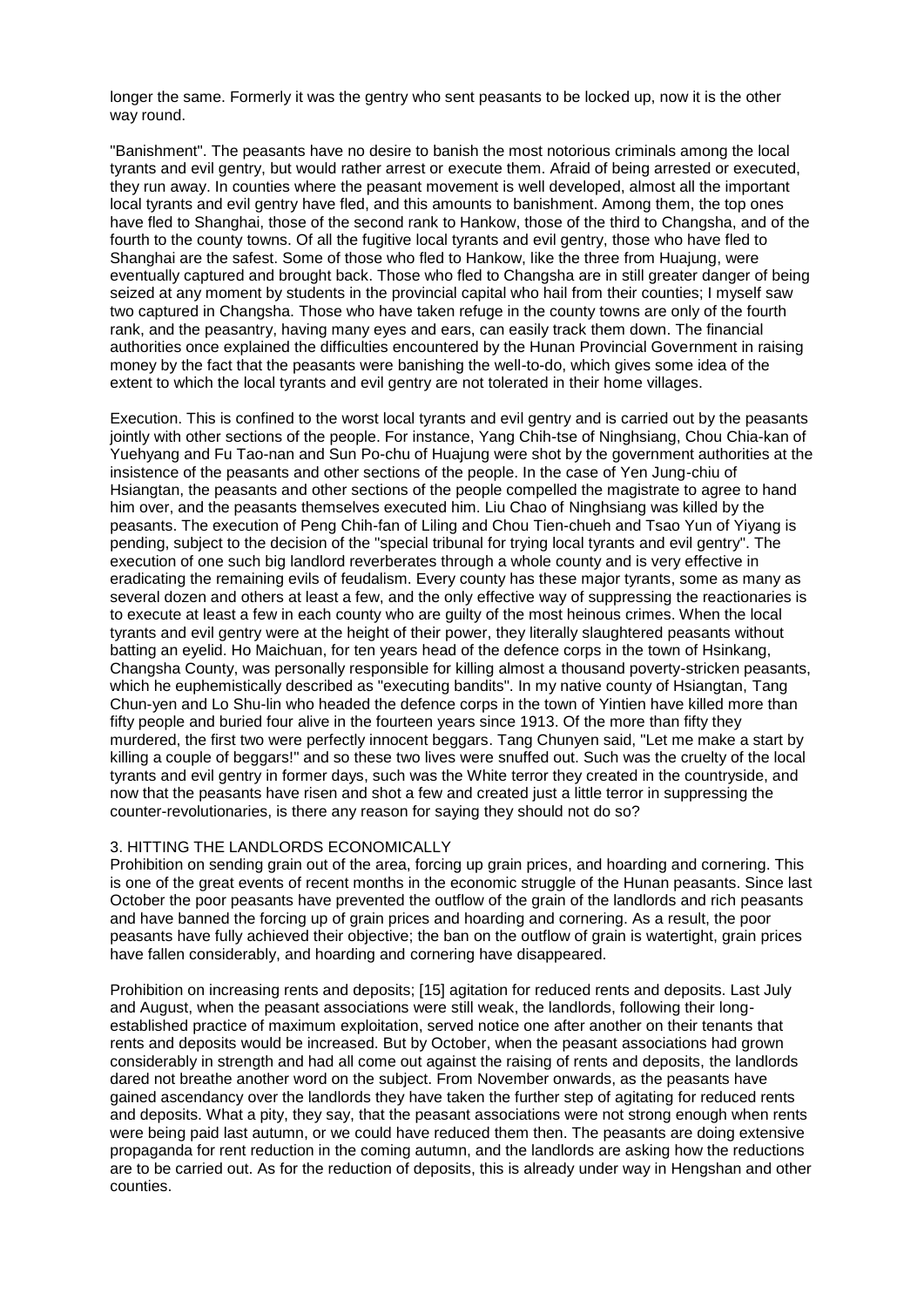Prohibition on cancelling tenancies. In July and August of last year there were still many instances of landlords cancelling tenancies and re-letting the land. But after October nobody dared cancel a tenancy. Today, the cancelling of tenancies and the re-letting of land are quite out of the question; all that remains as something of a problem is whether a tenancy can be cancelled if the landlord wants to cultivate the land himself. In some places even this is not allowed by the peasants. In others the cancelling of a tenancy may be permitted if the landlord wants to cultivate the land himself, but then the problem of unemployment among the tenant-peasants arises. There is as yet no uniform way of solving this problem.

Reduction of interest. Interest has been generally reduced in Anhua, and there have been reductions in other counties, too. But wherever the peasant associations are powerful, rural money-lending has virtually disappeared, the landlords having completely "stopped lending" for fear that the money will be "communized". What is currently called reduction of interest is confined to old loans. Not only is the interest on such old loans reduced, but the creditor is actually forbidden to press for the repayment of the principal. The poor peasant replies, "Don't blame me. The year is nearly over. I'll pay you back next year."

## 4. OVERTHROWING THE FEUDAL RULE OF THE LOCAL TYRANTS AND EVIL GENTRY -- SMASHING THE TU AND TUAN [16].

The old organs of political power in the tu and tuan (i.e., the district and the township), and especially at the tu level, just below the county level, used to be almost exclusively in the hands of the local tyrants and evil gentry. The tu had jurisdiction over a population of from ten to fifty or sixty thousand people, and had its own armed forces such as the township defence corps, its own fiscal powers such as the power to levy taxes per mou [17] of land, and its own judicial powers such as the power to arrest, imprison, try and punish the peasants at will. The evil gentry who ran these organs were virtual monarchs of the countryside. Comparatively speaking, the peasants were not so much concerned with the president of the Republic, the provincial military governor [18] or the county magistrate; their real "bosses" were these rural monarchs. A mere snort from these people, and the peasants knew they had to watch their step. As a consequence of the present revolt in the countryside the authority of the landlord class has generally been struck down, and the organs of rural administration dominated by the local tyrants and evil gentry have naturally collapsed in its wake. The heads of the tu and the tuan all steer clear of the people, dare not show their faces and push all local matters on to the peasant associations. They put people off with the remark, "It is none of my business!"

Whenever their conversation turns to the heads of the tu and the tuan, the peasants say angrily, "That bunch! They are finished!"

Yes, the term "finished" truly describes the state of the old organs of rural administration wherever the storm of revolution has raged.

#### 5. OVERTHROWING THE ARMED FORCES OF THE LANDLORDS AND ESTABLISHING THOSE OF THE PEASANTS

The armed forces of the landlord class were smaller in central Hunan than in the western and southern parts of the province. An average of 600 rifles for each county would make a total of 45,000 rifles for all the seventy-five counties; there may, in fact, be more. In the southern and central parts where the peasant movement is well developed, the landlord class cannot hold its own because of the tremendous momentum with which the peasants have risen, and its armed forces have largely capitulated to the peasant associations and taken the side of the peasants; examples of this are to be found in such counties as Ninghsiang, Pingkiang, Liuyang, Changsha, Liling, Hsiangtan, Hsianghsiang, Anhua, Hengshan and Hengyang. In some counties such as Paoching, a small number of the landlords' armed forces are taking a neutral stand, though with a tendency to capitulate. Another small section are opposing the peasant associations, but the peasants are attacking them and may wipe them out before long, as, for example, in such counties as Yichang, Linwu and Chiaho. The armed forces thus taken over from the reactionary landlords are all being reorganized into a "standing household militia" [19] and placed under the new organs of rural self-government, which are organs of the political power of the peasantry. Taking over these old armed forces is one way in which the peasants are building up their own armed forces. A new way is through the setting up of spear corps under the peasant associations. The spears have pointed, double-edged blades mounted on long shafts, and there are now 100,000 of these weapons in the county of Hsianghsiang alone. Other counties like Hsiangtan, Hengshan, Liling and Changsha have 70,000-80,000, or 50,000-60.000. or 30,000-40,000 each. Every county where there is a peasant movement has a rapidly growing spear corps. These peasants thus armed form an "irregular household militia". This multitude equipped with spears, which is larger than the old armed forces mentioned above, is a new-born armed power the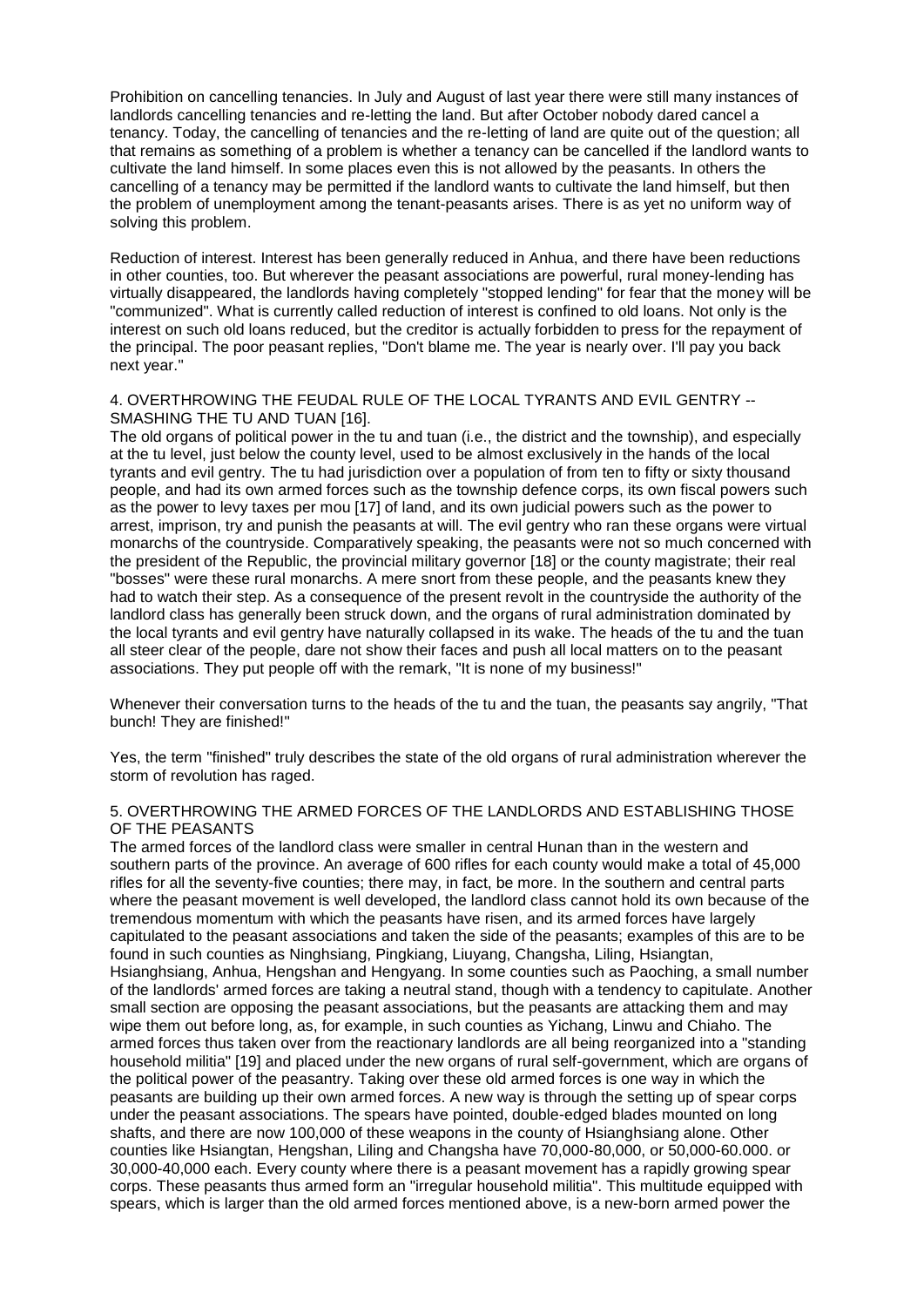mere sight of which makes the local tyrants and evil gentry tremble. The revolutionary authorities in Hunan should see to it that it is built up on a really extensive scale among the more than twenty million peasants in the seventy-five counties of the province, that every peasant, whether young or in his prime, possesses a spear, and that no restrictions are imposed as though a spear were something dreadful. Anyone who is scared at the sight of the spear corps is indeed a weakling! Only the local tyrants and evil gentry are frightened of them, but no revolutionaries should take fright.

## 6. OVERTHROWING THE POLITICAL POWER OF THE COUNTY MAGISTRATE AND HIS BAILIFFS

That county government cannot be clean until the peasants rise up was proved some time ago in Haifeng, Kwangtung Province. Now we have added proof, particularly in Hunan. In a county where power is in the hands of the local tyrants and evil gentry, the magistrate, whoever he may be, is almost invariably a corrupt official. In a county where the peasants have risen there is dean government, whoever the magistrate. In the counties I visited, the magistrates had to consult the peasant associations on everything in advance. In counties where the peasant power was very strong, the word of the peasant association worked miracles. If it demanded the arrest of a local tyrant in the morning, the magistrate dared not delay till noon; if it demanded arrest by noon, he dared not delay till the afternoon. When the power of the peasants was just beginning to make itself felt in the countryside, the magistrate worked in league with the local tyrants and evil gentry against the peasants. When the peasants' power grew till it matched that of the landlords, the magistrate took the position of trying to accommodate both the landlords and the peasants, accepting some of the peasant association's suggestions while rejecting others. The remark that the word of the peasant association "works miracles" applies only when the power of the landlords has been completely beaten down by that of the peasants. At present the political situation in such counties as Hsianghsiang, Hsiangtan, Liling and Hengshan is as follows:

(1) All decisions are made by a joint council consisting of the magistrate and the representatives of the revolutionary mass organizations. The council is convened by the magistrate and meets in his office. In some counties it is called the "joint council of public bodies and the local government", and in others the "council of county affairs". Besides the magistrate himself, the people attending are the representatives of the county peasant association, trade union council, merchant association, women's association, school staff association, student association and Kuomintang headquarters. [20] At such council meetings the magistrate is influenced by the views of the public organizations and invariably does their bidding. The adoption of a democratic committee system of county government should not, therefore, present much of a problem in Hunan. The present county governments are already quite democratic both in form and substance. This situation has been brought about only in the last two or three months, that is, since the peasants have risen all over the countryside and overthrown the power of the local tyrants and evil gentry. It has now come about that the magistrates, seeing their old props collapse and needing other props to retain their posts, have begun to curry favour with the public organizations.

(2) The judicial assistant teas scarcely any cases to handle. The judicial system in Hunan remains one in which the county magistrate is concurrently in charge of judicial affairs, with an assistant to help him in handling cases. To get rich, the magistrate and his underlings used to rely entirely on collecting taxes and levies, procuring men and provisions for the armed forces, and extorting money in civil and criminal lawsuits by confounding right and wrong, the last being the most regular and reliable source of income. In the last few months, with the downfall of the local tyrants and evil gentry, all the legal pettifoggers have disappeared. What is more, the peasants' problems, big and small, are now all settled in the peasant associations at the various levels. Thus the county judicial assistant simply has nothing to do. The one in Hsianghsiang told me, "When there were no peasant associations, an average of sixty civil or criminal suits were brought to the county government each day; now it receives an average of only four or five a day." So it is that the purses of the magistrates and their underlings perforce remain empty.

(3) The armed guards, the police and the bailiffs all keep out of the way and dare not go near the villages to practice their extortions. In the past the villagers were afraid of the townspeople, but now the townspeople are afraid of the villagers. In particular the vicious curs kept by the county government--the police, the armed guards and the bailiffs--are afraid of going to the villages, or if they do so, they no longer dare to practice their extortions. They tremble at the sight of the peasants' spears.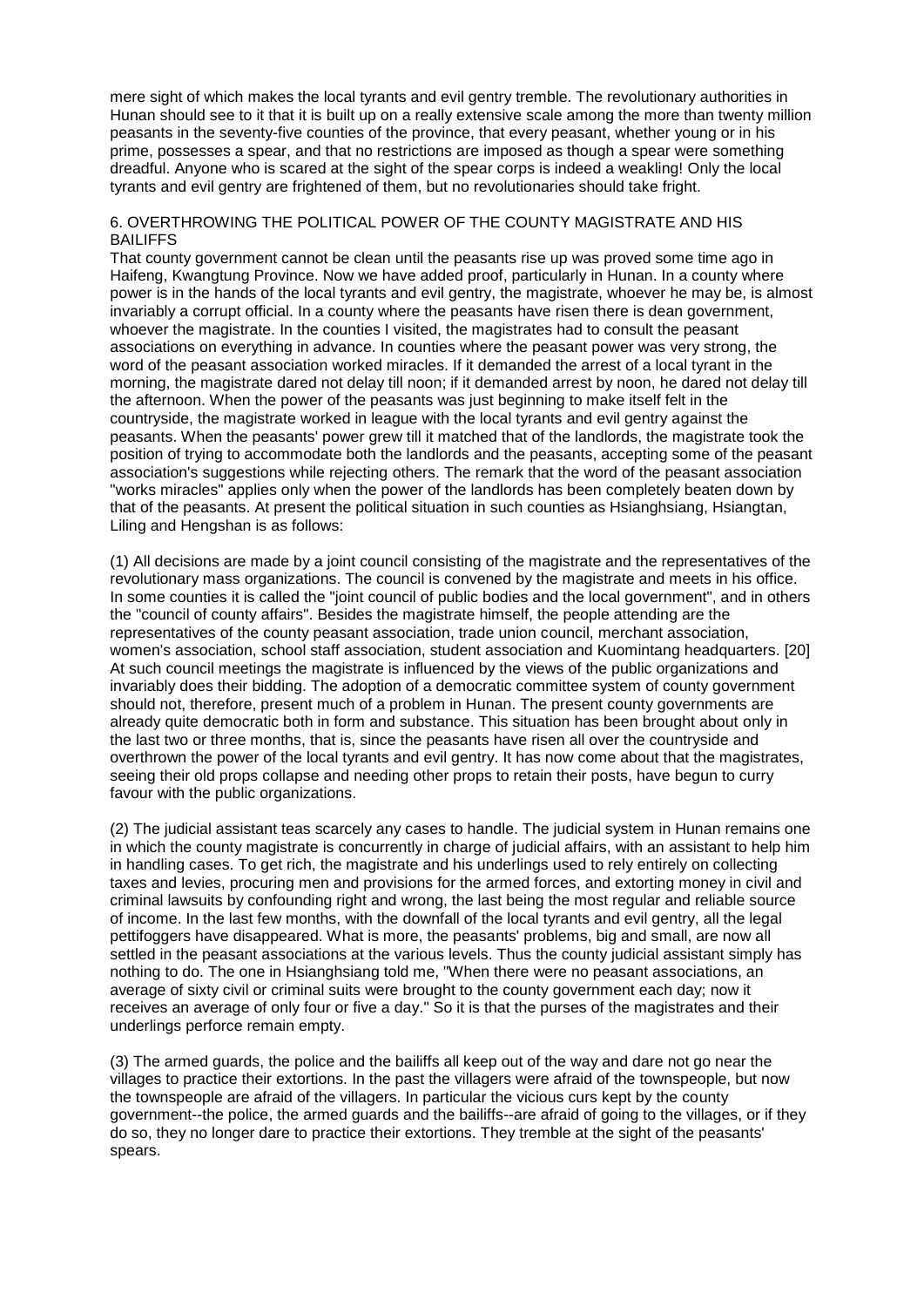#### 7. OVERTHROWING THE CLAN AUTHORITY OF THE ANCESTRAL TEMPLES AND CLAN ELDERS, THE RELIGIOUS AUTHORITY OF TOWN AND VILLAGE GODS, AND THE MASCULINE AUTHORITY OF HUSBANDS

A man in China is usually subjected to the domination of three systems of authority: (1) the state system (political authority), ranging from the national, provincial and county government down to that of the township; (2) the den system (clan authority), ranging from the central ancestral temple and its branch temples down to the head of the household; and (3) the supernatural system (religious authority), ranging from the King of Hell down to the town and village gods belonging to the nether world, and from the Emperor of Heaven down to all the various gods and spirits belonging to the celestial world. As for women, in addition to being dominated by these three systems of authority, they are also dominated by the men (the authority of the husband). These four authorities--political, clan, religious and masculine--are the embodiment of the whole feudal-patriarchal system and ideology, and are the four thick ropes binding the Chinese people, particularly the peasants. How the peasants have overthrown the political authority of the landlords in the countryside has been described above. The political authority of the landlords is the backbone of all the other systems of authority. With that overturned, the clan authority, the religious authority and the authority of the husband all begin to totter. Where the peasant association is powerful, the den elders and administrators of temple funds no longer dare oppress those lower in the clan hierarchy or embezzle clan funds. The worst clan elders and administrators, being local tyrants, have been thrown out. No one any longer dares to practice the cruel corporal and capital punishments that used to be inflicted in the ancestral temples, such as flogging, drowning and burying alive. The old rule barring women and poor people from the banquets in the ancestral temples has also been broken. The women of Paikno in Hengshan County gathered in force and swarmed into their ancestral temple, firmly planted their backsides in the seats and joined in the eating and drinking, while the venerable den bigwigs had willy-nilly to let them do as they pleased. At another place, where poor peasants had been excluded from temple banquets, a group of them flocked in and ate and drank their fill, while the local tyrants and evil gentry and other long-gowned gentlemen all took to their heels in fright. Everywhere religious authority totters as the peasant movement develops. In many places the peasant associations have taken over the temples of the gods as their offices. Everywhere they advocate the appropriation of temple property in order to start peasant schools and to defray the expenses of the associations, calling it "public revenue from superstition". In Liling County, prohibiting superstitious practices and smashing idols have become quite the vogue. In its northern districts the peasants have prohibited the incense-burning processions to propitiate the god of pestilence. There were many idols in the Taoist temple at Fupoling in Lukou, but when extra room was needed for the district headquarters of the Kuomintang, they were all piled up in a corner, big and small together, and no peasant raised any objection. Since then, sacrifices to the gods, the performance of religious rites and the offering of sacred lamps have rarely been practised when a death occurs in a family. Because the initiative in this matter was taken by the chairman of the peasant association, Sun Hsiao-shan, he is hated by the local Taoist priests. In the Lungfeng Nunnery in the North Third District, the peasants and primary school teachers chopped up the wooden idols and actually used the wood to cook meat. More than thirty idols in the Tungfu Monastery in the Southern District were burned by the students and peasants together, and only two small images of Lord Pao [21] were snatched up by an old peasant who said, "Don't commit a sin !" In places where the power of the peasants is predominant, only the older peasants and the women still believe in the gods, the younger peasants no longer doing so. Since the latter control the associations, the overthrow of religious authority and the eradication of superstition are going on everywhere. As to the authority of the husband, this has always been weaker among the poor peasants because, out of economic necessity, their womenfolk have to do more manual labour than the women of the richer classes and therefore have more say and greater power of decision in family matters. With the increasing bankruptcy of the rural economy in recent years, the basis for men's domination over women has already been weakened. With the rise of the peasant movement, the women in many places have now begun to organize rural women's associations; the opportunity has come for them to lift up their heads, and the authority of the husband is getting shakier every day. In a word, the whole feudal-patriarchal system and ideology is tottering with the growth of the peasants' power. At the present time, however, the peasants are concentrating on destroying the landlords' political authority. Wherever it has been wholly destroyed, they are beginning to press their attack in the three other spheres of the clan, the gods and male domination. But such attacks have only just begun, and there can be no thorough overthrow of all three until the peasants have won complete victory in the economic struggle. Therefore, our present task is to lead the peasants to put their greatest efforts into the political struggle, so that the landlords' authority is entirely overthrown. The economic struggle should follow immediately, so that the land problem and the other economic problems of the poor peasants may be fundamentally solved. As for the den system, superstition, and inequality between men and women, their abolition will follow as a natural consequence of victory in the political and economic struggles. If too much of an effort is made, arbitrarily and prematurely, to abolish these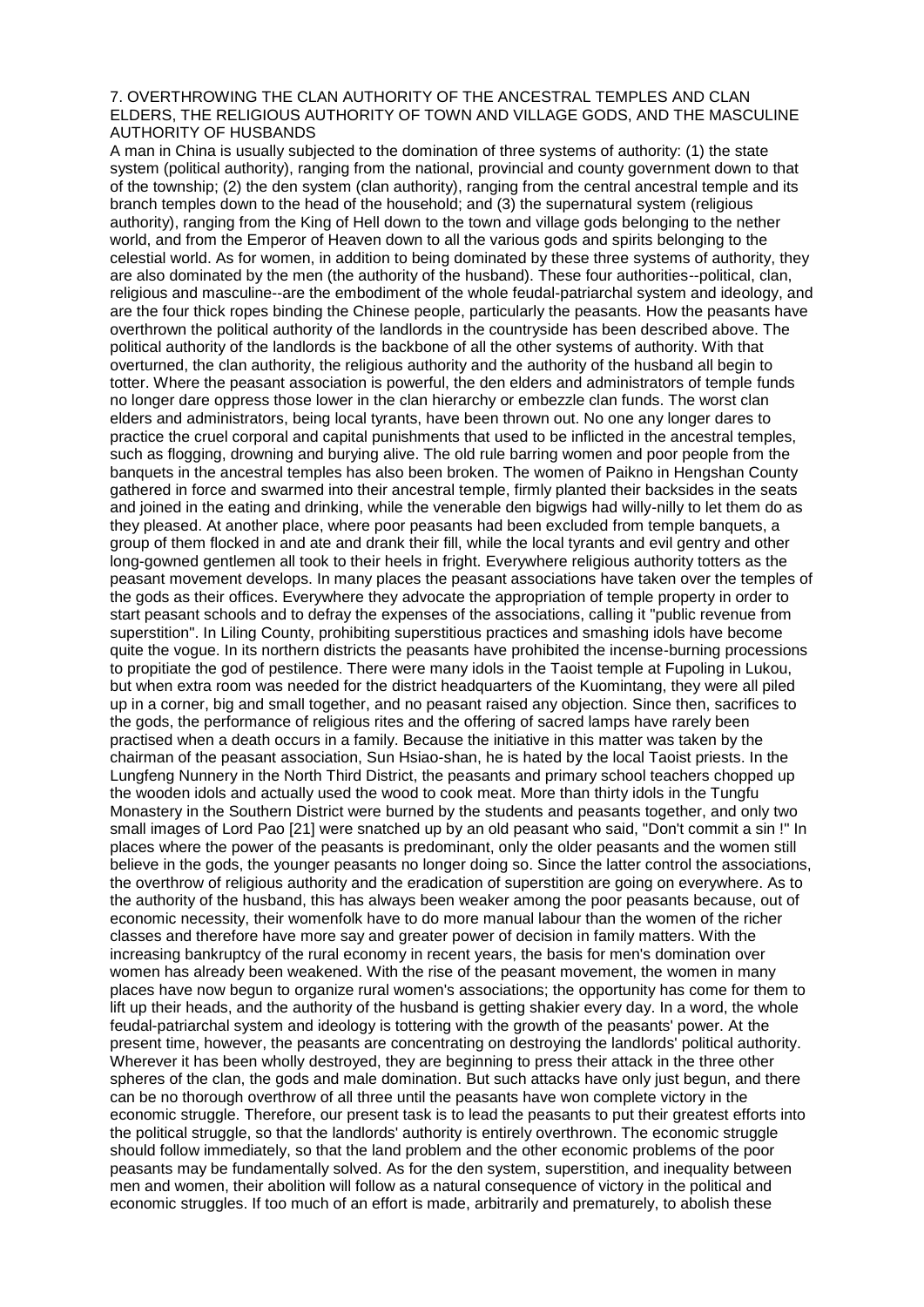things, the local tyrants and evil gentry will seize the pretext to put about such counter-revolutionary propaganda as "the peasant association has no piety towards ancestors", "the peasant association is blasphemous and is destroying religion" and "the peasant association stands for the communization of wives", all for the purpose of undermining the peasant movement. A case in point is the recent events at Hsianghsiang in Hunan and Yanghsin in Hupeh, where the landlords exploited the opposition of some peasants to smashing idols. It is the peasants who made the idols, and when the time comes they will cast the idols aside with their own hands; there is no need for anyone else to do it for them prematurely. The Communist Party's propaganda policy in such matters should be, "Draw the bow without shooting, just indicate the motions." [22] It is for the peasants themselves to cast aside the idols, pull down the temples to the martyred virgins and the arches to the chaste and faithful widows; it is wrong for anybody else to do it for them.

While I was in the countryside, I did some propaganda against superstition among the peasants. I said:

"If you believe in the Eight Characters, [23] you hope for good luck; if you believe in geomancy, [24] you hope to benefit from the location of your ancestral graves. This year within the space of a few months the local tyrants, evil gentry and corrupt officials have all toppled from their pedestals. Is it possible that until a few months ago they all had good luck and enjoyed the benefit of well-sited ancestral graves, while suddenly in the last few months their luck has turned and their ancestral graves have ceased to exert a beneficial influence? The local tyrants and evil gentry jeer at your peasant association and say, 'How odd! Today, the world is a world of committeemen. Look, you can't even go to pass water without bumping into a committeeman!' Quite true, the towns and the villages, the trade unions and the peasant associations, the Kuomintang and the Communist Party, all without exception have their executive committee members--it is indeed a world of committeemen. But is this due to the Eight Characters and the location of the ancestral graves? How strange! The Eight Characters of all the poor wretches in the countryside have suddenly turned auspicious! And their ancestral graves have suddenly started exerting beneficial influences! The gods? Worship them by all means. But if you had only Lord Kuan [25] and the Goddess of Mercy and no peasant association, could you have overthrown the local tyrants and evil gentry? The gods and goddesses are indeed miserable objects. You have worshipped them for centuries, and they have not overthrown a single one of the local tyrants or evil gentry for you! Now you want to have your rent reduced. Let me ask, how will you go about it? Will you believe in the gods or in the peasant association?"

My words made the peasants roar with laughter.

## 8. SPREADING POLITICAL PROPAGANDA

Even if ten thousand schools of law and political science had been opened, could they have brought as much political education to the people, men and women, young and old, all the way into the remotest corners of the countryside, as the peasant associations have done in so short a time? I don't think they could. "Down with imperialism!" "Down with the warlords!" "Down with the corrupt officials!" "Down with the local tyrants and evil gentry!"--these political slogans have grown wings, they have found their way to the young, the middle-aged and the old, to the women and children in countless villages, they have penetrated into their minds and are on their lips. For instance, watch a group of children at play. If one gets angry with another, if he glares, stamps his foot and shakes his fist, you will then immediately hear from the other the shrill cry of "Down with imperialism!"

In the Hsiangtan area, when the children who pasture the cattle get into a fight, one will act as Tang Sheng-chih, and the other as Yeh Kai-hsin; [26] when one is defeated and runs away, with the other chasing him, it is the pursuer who is Tang Sheng-chih and the pursued Yeh Kai-hsin. As to the song "Down with the Imperialist Powers!" of course almost every child in the towns can sing it, and now many village children can sing it too.

Some of the peasants can also recite Dr. Sun Yat-sen's Testament. They pick out the terms "freedom", "equality", "the Three People's Principles" and "unequal treaties" and apply them, if rather crudely, in their daily life. When somebody who looks like one of the gentry encounters a peasant and stands on his dignity, refusing to make way along a pathway, the peasant will say angrily, "Hey, you local tyrant, don't you know the Three People's Principles?" Formerly when the peasants from the vegetable farms on the outskirts of Changsha entered the city to sell their produce, they used to be pushed around by the police. Now they have found a weapon, which is none other than the Three People's Principles. When a policeman strikes or swears at a peasant selling vegetables, the peasant immediately answers back by invoking the Three People's Principles and that shuts the policeman up. Once in Hsiangtan when a district peasant association and a township peasant association could not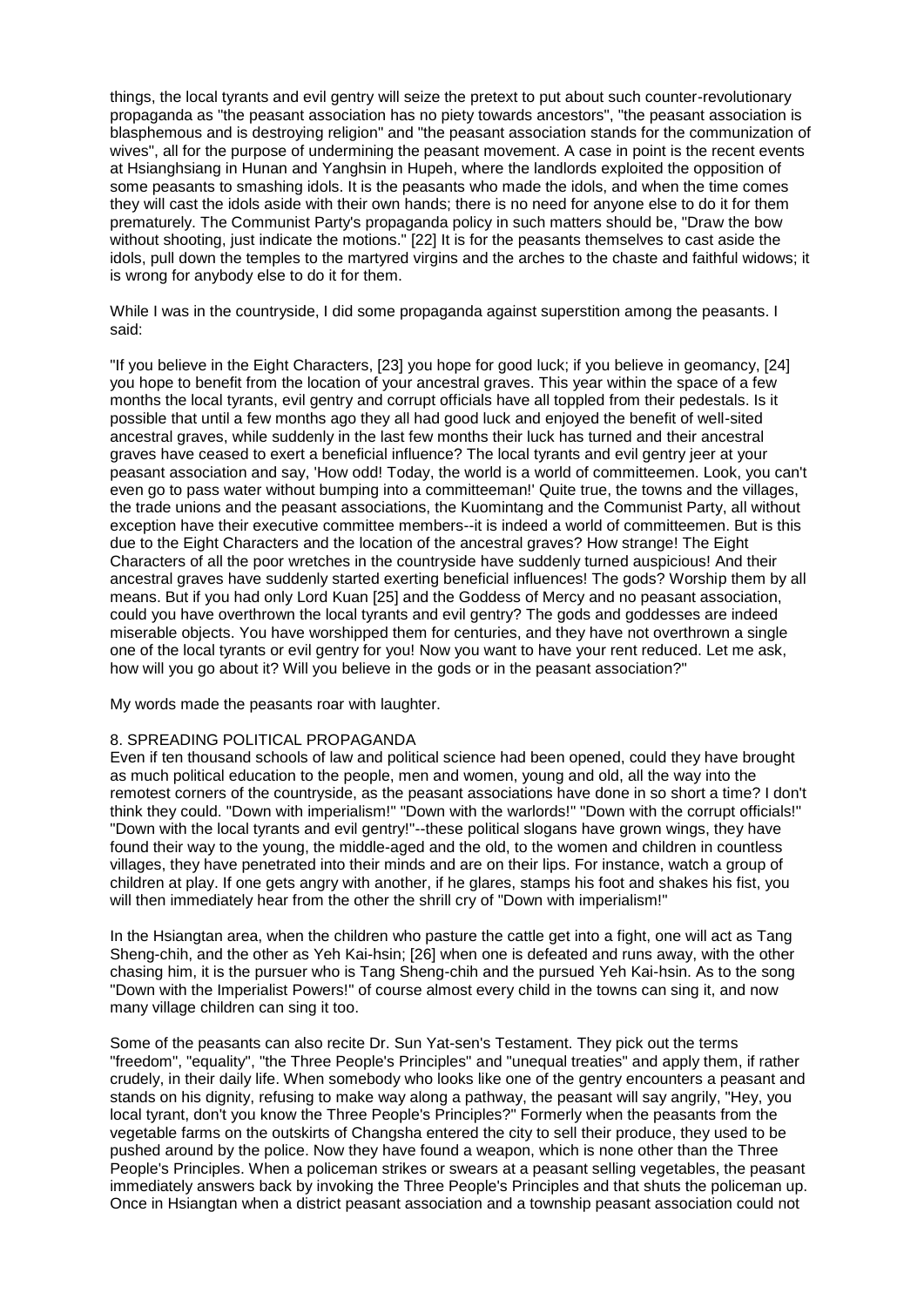see eye to eye, the chairman of the township association declared, "Down with the district peasant association's unequal treaties!"

The spread of political propaganda throughout the rural areas is entirely an achievement of the Communist Party and the peasant associations. Simple slogans, cartoons and speeches have produced such a widespread and speedy effect among the peasants that every one of them seems to have been through a political school. According to the reports of comrades engaged in rural work, political propaganda was very extensive at the time of the three great mass rallies, the anti-British demonstration, the celebration of the October Revolution and the victory celebration for the Northern Expedition. On these occasions, political propaganda was conducted extensively wherever there were peasant associations, arousing the whole countryside with tremendous effect. From now on care should be taken to use every opportunity gradually to enrich the content and clarify the meaning of those simple slogans.

#### 9. PEASANT BANS AND PROHIBITIONS

When the peasant associations, under Communist Party leadership, establish their authority in the countryside, the peasants begin to prohibit or restrict the things they dislike. Gaming, gambling and opium-smoking are the three things that are most strictly forbidden.

Gaming. Where the peasant association is powerful, mahjong, dominoes and card games are completely banned.

The peasant association in the 14th District of Hsianghsiang burned two basketfuls of mahjong sets.

If you go to the countryside, you will find none of these games played; anyone who violates the ban is promptly and strictly punished.

Gambling. Former hardened gamblers are now themselves suppressing gambling; this abuse, too, has been swept away in places where the peasant association is powerful.

Opium-smoking. The prohibition is extremely strict. When the peasant association orders the surrender of opium pipes, no one dares to raise the least objection. In Liling County one of the evil gentry who did not surrender his pipes was arrested and paraded through the villages.

The peasants' campaign to "disarm the opium-smokers'! is no less impressive than the disarming of the troops of Wu Pei-fu and Sun Chuan-fang [27] by the Northern Expeditionary Army. Quite a number of venerable fathers of officers in the revolutionary army, old men who were opium-addicts and inseparable from their pipes, have been disarmed by the "emperors" (as the peasants are called derisively by the evil gentry). The "emperors" have banned not only the growing and smoking of opium, but also trafficking in it. A great deal of the opium transported from Kweichow to Kiangsi via the counties of Paoching, Hsianghsiang, Yuhsien and Liling has been intercepted on the way and burned. This has affected government revenues. As a result, out of consideration for the army's need for funds in the Northern Expedition, the provincial peasant association ordered the associations at the lower levels "temporarily to postpone the ban on opium traffic". This, however, has upset and displeased the peasants.

There are many other things besides these three which the peasants have prohibited or restricted, the following being some examples:

The flower drum. Vulgar performances are forbidden in many places.

Sedan-chairs In many counties, especially Hsianghsiang, there have been cases of smashing sedanchairs. The peasants, detesting the people who use this conveyance, are always ready to smash the chairs, but the peasant associations forbid them to do so. Association officials tell the peasants, "If you smash the chairs, you only save the rich money and lose the carriers their jobs. Will that not hurt our own people?" Seeing the point, the peasants have worked out a new tactic--considerably to increase the fares charged by the chair carriers so as to penalize the rich.

Distilling and sugar-making. The use of grain for distilling spirits and making sugar is everywhere prohibited, and the distillers and sugar-refiners are constantly complaining. Distilling is not banned in Futienpu, Hengshan County, but prices are fixed very low, and the wine and spirits dealers, seeing no prospect of profit, have had to stop it.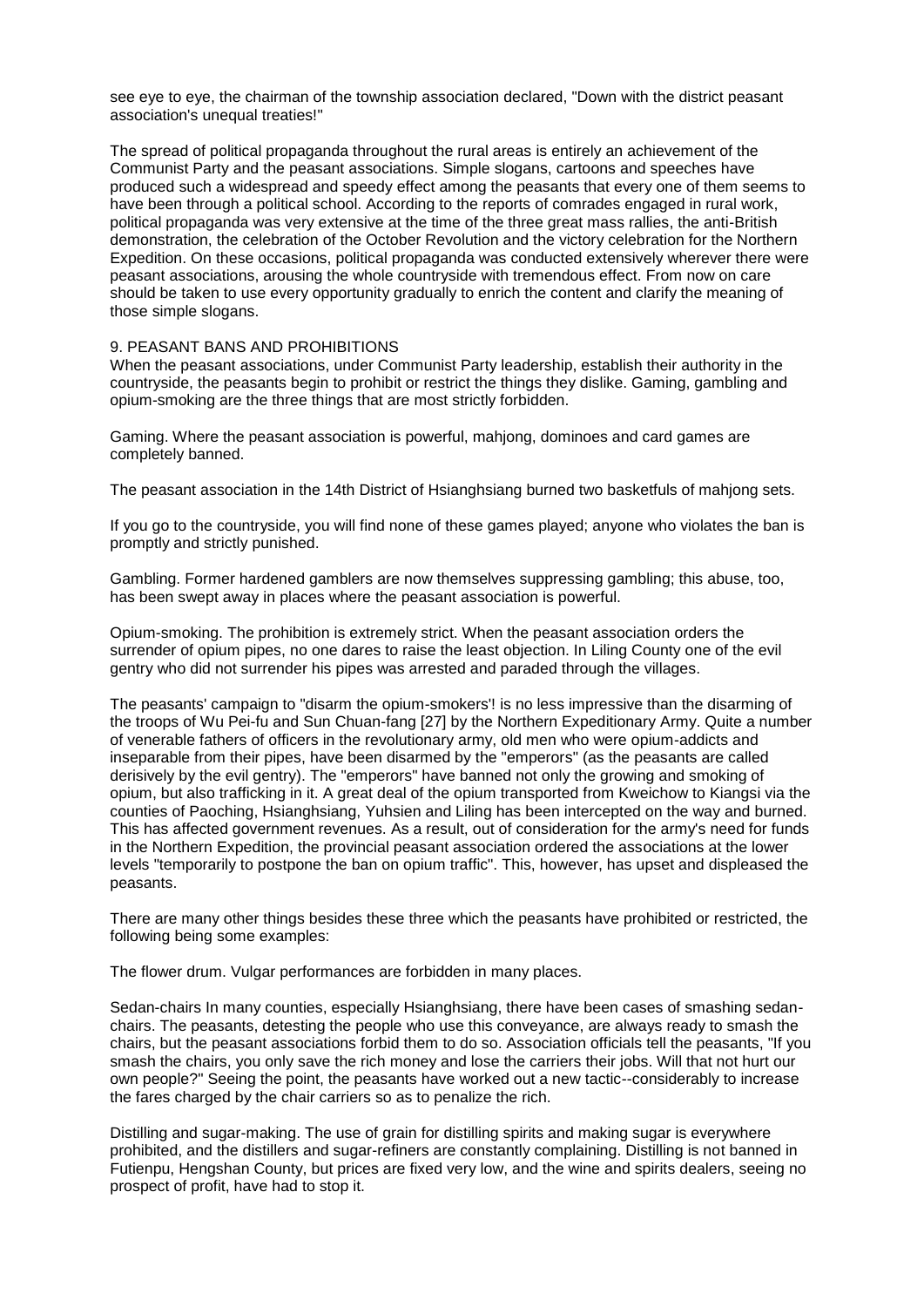Pigs. The number of pigs a family can keep is limited, for pigs consume grain.

Chickens and ducks. In Hsianghsiang County the raising of chickens and ducks is prohibited, but the women object. In Hengshan County, each family in Yangtang is allowed to keep only three, and in Futienpu five. In many places the raising of ducks is completely banned, for ducks not only consume grain but also ruin the rice plants and so are worse than chickens.

Feasts. Sumptuous feasts are generally forbidden. In Shaoshan, Hsiangtan County, it has been decided that guests are to be served with only three kinds of animal food, namely, chicken, fish and pork. It is also forbidden to serve bamboo shoots, kelp and lentil noodles. In Hengshan County it has been resolved that eight dishes and no more may be served at a banquet. [28] Only five dishes are allowed in the East Third District in Liling County, and only three meat and three vegetable dishes in the North Second District, while in the West Third District New Year feasts are forbidden entirely. In Hsianghsiang County, there is a ban on all "egg-cake feasts", which are by no means sumptuous. When a family in the Second District of Hsianghsiang gave an "egg-cake feast" at a son's wedding, the peasants, seeing the ban violated, swarmed into the house and broke up the celebration. In the town of Chiamo, Hsianghsiang County, the people have refrained from eating expensive foods and use only fruit when offering ancestral sacrifices.

Oxen. Oxen are a treasured possession of the peasants. "Slaughter an ox in this life and you will be an ox in the next" has become almost a religious tenet; oxen must never be killed. Before the peasants had power, they could only appeal to religious taboo in opposing the slaughter of cattle and had no means of banning it. Since the rise of the peasant associations their jurisdiction has extended even to the cattle, and they have prohibited the slaughter of cattle in the towns. Of the six butcheries in the county town of Hsiangtan, five are now closed and the remaining one slaughters only enfeebled or disabled animals. The slaughter of cattle is totally prohibited throughout the county of Hengshan. A peasant whose ox broke a leg consulted the peasant association before he dared kill it. When the Chamber of Commerce of Chuchow rashly slaughtered a cow, the peasants came into town and demanded an explanation, and the chamber, besides paying a fine, had to let off firecrackers by way of apology.

Tramps and vagabonds. A resolution passed in Liling County prohibited the drumming of New Year greetings or the chanting of praises to the local deities or the singing of lotus rhymes. Various other counties have similar prohibitions, or these practices have disappeared of themselves, as no one observes them any more. The "beggar-bullies" or "vagabonds" who used to be extremely aggressive now have no alternative but to submit to the peasant associations. In Shaoshan, Hsiangtan County, the vagabonds used to make the temple of the Rain God their regular haunt and feared nobody, but since the rise of the associations they have stolen away. The peasant association in Huti Township in the same county caught three such tramps and made them carry clay for the brick kilns. Resolutions have been passed prohibiting the wasteful customs associated with New Year calls and gifts.

Besides these, many other minor prohibitions have been introduced in various places, such as the Liling prohibitions on incense-burning processions to propitiate the god of pestilence, on buying preserves and fruit for ritual presents, burning ritual paper garments during the Festival of Spirits and pasting up good-luck posters at the New Year At Kushui in Hsianghsiang County, there is a prohibition even on smoking water-pipes. In the Second District, letting off firecrackers and ceremonial guns is forbidden, with a fine of 1.20 yuan for the former and 2.40 yuan for the latter. Religious rites for the dead are prohibited in the 7th and 20th Districts. In the 18th District, it is forbidden to make funeral gifts of money. Things like these, which defy enumeration, may be generally called peasant bans and prohibitions.

They are of great significance in two respects. First, they represent a revolt against bad social customs, such as gaming, gambling opium-smoking. These customs arose out of the rotten political environment of the landlord class and are swept away once its authority is overthrown. Second, the prohibitions are a form of self-defence against exploitation by city merchants; such are the prohibitions on feasts and on buying preserves and fruit for ritual presents. Manufactured goods are extremely dear and agricultural products are extremely cheap, the peasants are impoverished and ruthlessly exploited by the merchants and they must therefore encourage frugality to protect themselves. As for the ban on sending grain out of the area, it is imposed to prevent the price from rising because the poor peasants have not enough to feed themselves and have to buy grain on the market. The reason for all this is the peasants' poverty and the contradictions between town and country; it is not a matter of their rejecting manufactured goods or trade between town and country in order to uphold the socalled Doctrine of Oriental Culture. [29] To protect themselves economically, the peasants must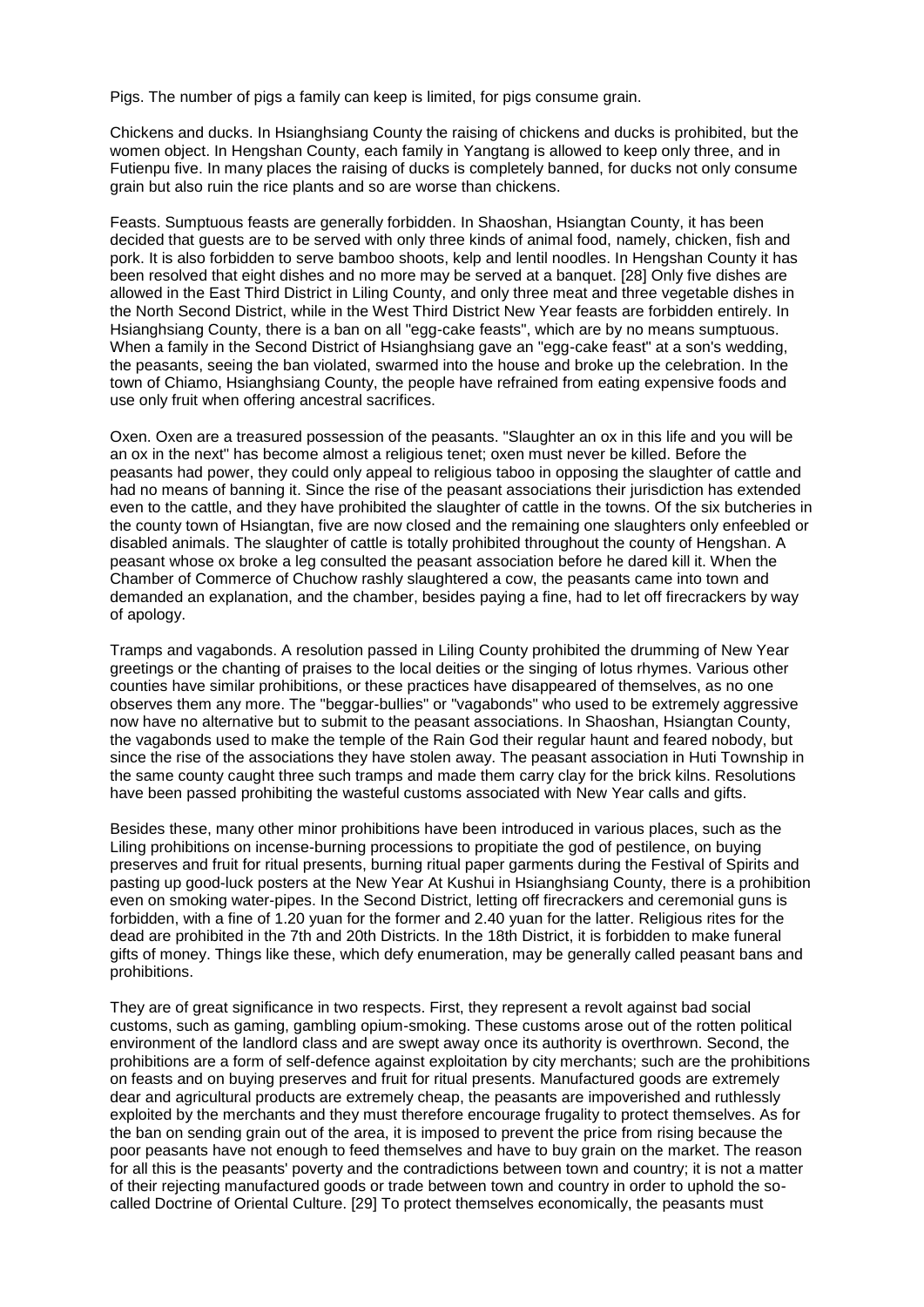organize consumers' co-operatives for the collective buying of goods. It is also necessary for the government to help the peasant associations establish credit (loan) co-operatives. If these things were done, the peasants would naturally End it unnecessary to ban the outflow of grain as a method of keeping down the price, nor would they have to prohibit the inflow of certain manufactured goods in economic self-defence.

## 10. ELIMINATING BANDITRY

In my opinion, no ruler in any dynasty from Yu, Tang, Wen and Wu down to the Ching emperors and the presidents of the Republic has ever shown as much prowess in eliminating banditry as have the peasant associations today. Wherever the peasant associations are powerful there is not a trace of banditry. Surprisingly enough, in many places even the pilfering of vegetables has disappeared. In other places there are still some pilferers. But in the counties I visited, even including those that were formerly bandit-ridden, there was no trace of bandits. The reasons are: First, the members of the peasant associations are everywhere spread out over the hills and dales, spear or cudgel in hand, ready to go into action in their hundreds, so that the bandits have nowhere to hide. Second, since the rise of the peasant movement the price of grain has dropped--it was six yuan a picul last spring but only two yuan last winter--and the problem of food has become less serious for the people. Third, members of the secret societies [30] have joined the peasant associations, in which they can openly and legally play the hero and vent their grievances, so that there is no further need for the secret "mountain", "lodge", "shrine" and "river" forms of organization. [31] In killing the pigs and shrine of the local tyrants and evil gentry and imposing heavy levies and fines, they have adequate outlets for their feelings against those who oppressed them. Fourth, the armies are recruiting large numbers of soldiers and many of the "unruly" have joined up. Thus the evil of banditry has ended with the rise of the peasant movement. On this point, even the well-to-do approve of the peasant associations. Their comment is, "The peasant associations? Well, to be fair, there is also something to be said for them."

In prohibiting gaming, gambling and opium-smoking, and in eliminating banditry, the peasant associations have won general approval.

#### 11. ABOLISHING EXORBITANT LEVIES

As the country is not yet unifies and the authority of the imperialists and the warlords has not been overthrown, there is as yet no way of removing the heavy burden of government taxes and levies on the peasants or, more explicitly, of removing the burden of expenditure for the revolutionary army. However, the exorbitant levies imposed on the peasants when the local tyrants and evil gentry dominated rural administration, e.g., the surcharge on each mou of land, have been abolished or at least reduced with the rise of the peasant movement and the downfall of the local tyrants and evil gentry. This too should be counted among the achievements of the peasant associations.

#### 12. THE MOVEMENT FOR EDUCATION

In China education has always been the exclusive preserve of the landlords, and the peasants have had no access to it. But the landlords' culture is created by the peasants, for its sole source is the peasants' sweat and blood. In China 90 per cent of the people have had no education, and of these the overwhelming majority are peasants. The moment the power of the landlords was overthrown in the rural areas, the peasants' movement for education began. See how the peasants who hitherto detested the schools are today zealously setting up evening classes! They always disliked the "foreign-style school". In my student days, when I went back to the village and saw that the peasants were against the "foreign-style school", I, too, used to identify myself with the general run of "foreignstyle students and teachers" and stand up for it, feeling that the peasants were somehow wrong. It was not until 1925, when I lived in the countryside for six months and was already a Communist and had acquired the Marxist viewpoint, that I realized I had been wrong and the peasants right. The texts used in the rural primary schools were entirely about urban things and unsuited to rural needs. Besides, the attitude of the primary school teachers towards the peasants was very bad and, far from being helpful to the peasants, they became objects of dislike. Hence the peasants preferred the oldstyle schools ("Chinese classes", as they called them) to the modern schools (which they called "foreign classes") and the old-style teachers to the ones in the primary schools. Now the peasants are enthusiastically establishing evening classes, which they call peasant schools. Some have already been opened, others are being organized, and on the average there is one school per township. The peasants are very enthusiastic about these schools, and regard them, and only them, as their own. The funds for the evening schools come from the "public revenue from superstition", from ancestral temple funds, and from other idle public funds or property. The county education boards wafted to use this money to establish primary schools, that is, "foreign-style schools" not suited to the needs of the peasants, while the latter wanted to use it for peasant schools, and the outcome of the dispute was that both got some of the money, though there are places where the peasants got it all. The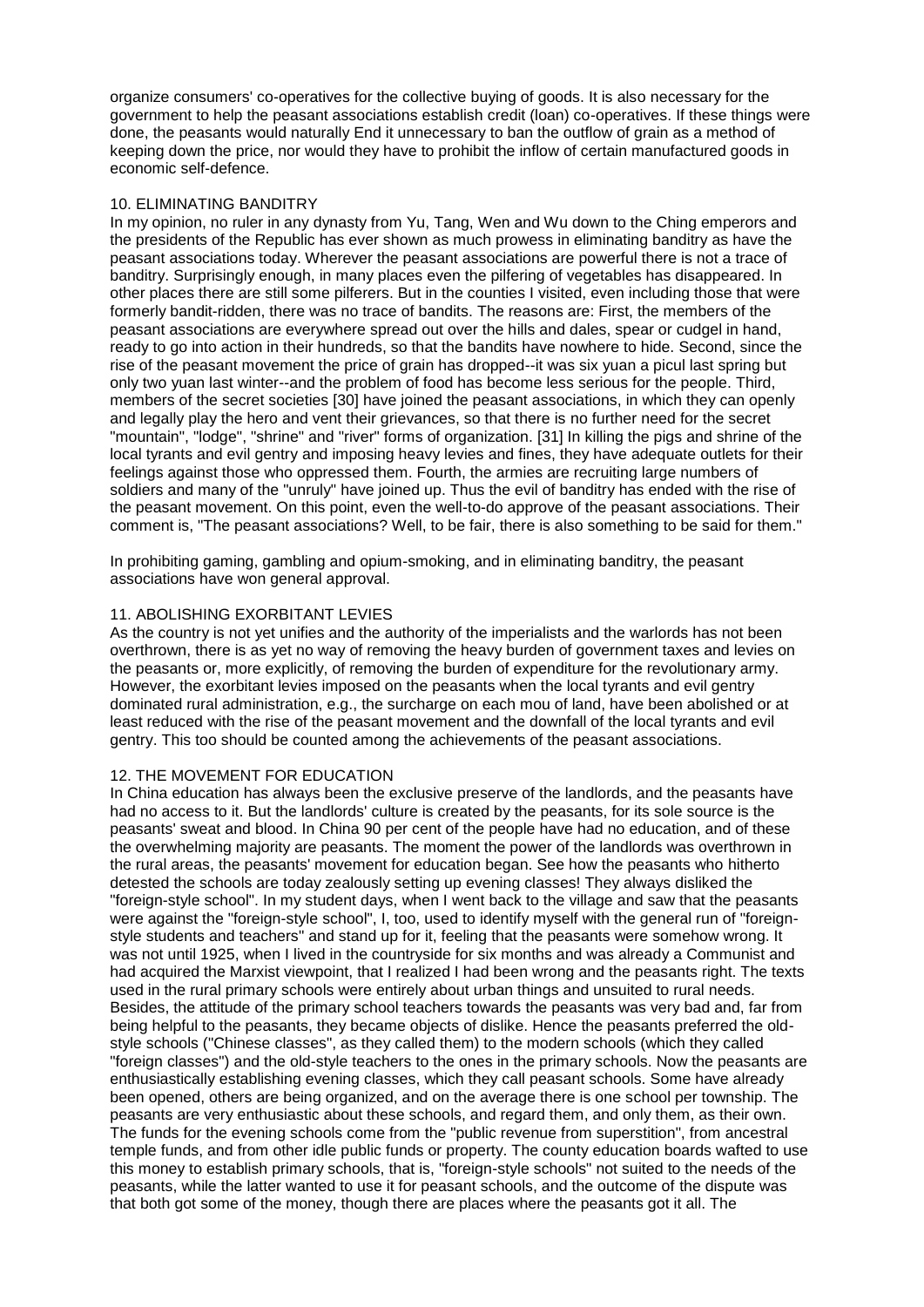development of the peasant movement has resulted in a rapid rise in their cultural level. Before long tens of thousands of schools will have sprung up in the villages throughout the province; this is quite different from the empty talk about "universal education", which the intelligentsia and the so-called "educationalists" have been bandying back and forth and which after all this time remains an empty phrase.

## 13. THE CO-OPERATIVE MOVEMENT

The peasants really need co-operatives, and especially consumers', marketing and credit cooperatives. When they buy goods, the merchants exploit them; when they sell their farm produce, the merchants cheat them; when they borrow money for rice, they are fleeced by the usurers; and they are eager to kind a solution to these three problems. During the fighting in the Yangtze valley last winter, when trade routes were cut and the price of salt went up in Hunan, many peasants organized co-operatives to purchase salt. When the landlords deliberately stopped lending, there were many attempts by the peasants to organize credit agencies, because they needed to borrow money. A major problem is the absence of detailed, standard rules of organization. As these spontaneously organized peasant co-operatives often fail to conform to co-operative principles, the comrades working among the peasants are always eagerly enquiring about "rules and regulations". Given proper guidance, the co-operative movement can spread everywhere along with the growth of the peasant associations.

## 14. BUILDING ROADS AND REPAIRING EMBANKMENTS

This, too, is one of the achievements of the peasant associations. Before there were peasant associations the roads in the countryside were terrible. Roads cannot be repaired without money, and as the wealthy were unwilling to dip into their purses, the roads were left in a bad state. If there was any road work done at all, it was done as an act of charity; a little money was collected from families "wishing to gain merit in the next world", and a few narrow, skimpily paved roads were built. With the rise of the peasant associations orders have been given specifying the required width--three, five, seven or ten feet, according to the requirements of the different routes--and each landlord along a road has been ordered to build a section. Once the order is given, who dares to disobey? In a short time many good roads have appeared. This is no work of charity but the result of compulsion, and a little compulsion of this kind is not at all a bad thing. The same is true of the embankments. The ruthless landlords were always out to take what they could from the tenant-peasants and would never spend even a few coppers on embankment repairs; they would leave the ponds to dry up and the tenant-peasants to starve, caring about nothing but the rent. Now that there are peasant associations, the landlords can be bluntly ordered to repair the embankments. When a landlord refuses, the association will tell him politely, "Very well! If you won't do the repairs, you will contribute grain, a tou for each work-day." As this is a bad bargain for the landlord, he hastens to do the repairs. Consequently many defective embankments have been turned into good ones.

All the fourteen deeds enumerated above have been accomplished by the peasants under the leadership of the peasant associations. Would the reader please think it over and say whether any of them is bad in its fundamental spirit and revolutionary significance? Only the local tyrants and evil gentry, I think, will call them bad. Curiously enough, it is reported from Nanchang [32] that Chiang Kaishek, Chang Ching-chiang [33] and other such gentlemen do not altogether approve of the activities of the Hunan peasants. This opinion is shared by Liu Yueh-chih [34] and other right-wing leaders in Hunan, all of whom say, "They have simply gone Red." But where would the national revolution be without this bit of Red? To talk about "arousing the masses of the people" day in and day out and then to be scared to death when the masses do rise--what difference is there between this and Lord Sheh's love of dragons? [35]

#### NOTES

1 Hunan Province was then the centre of the peasant movement in China.

2 Chao Heng-ti, the ruler of Hunan at the time, was the agent of the Northern warlords. He was overthrown by the Northern Expeditionary Army in 1926.

3 The Revolution of 1911 overthrew the autocratic regime of the Ching Dynasty. On October lo of that year, a section of the Ching Dynasty's New Army staged an uprising in Wuchang, Hupeh Province, at the urging of bourgeois and petty-bourgeois revolutionary societies. It was followed by uprisings in other provinces, and very soon the rule of the Ching Dynasty crumbled. On January 1, 1912, the Provisional Government of the Republic of China was set up in Nanking, and Sun Yat-sen was elected Provisional President. The revolution achieved victory through the alliance of the bourgeoisie with the peasants, workers and urban petty bourgeoisie. But state power fell into the hands of the Northern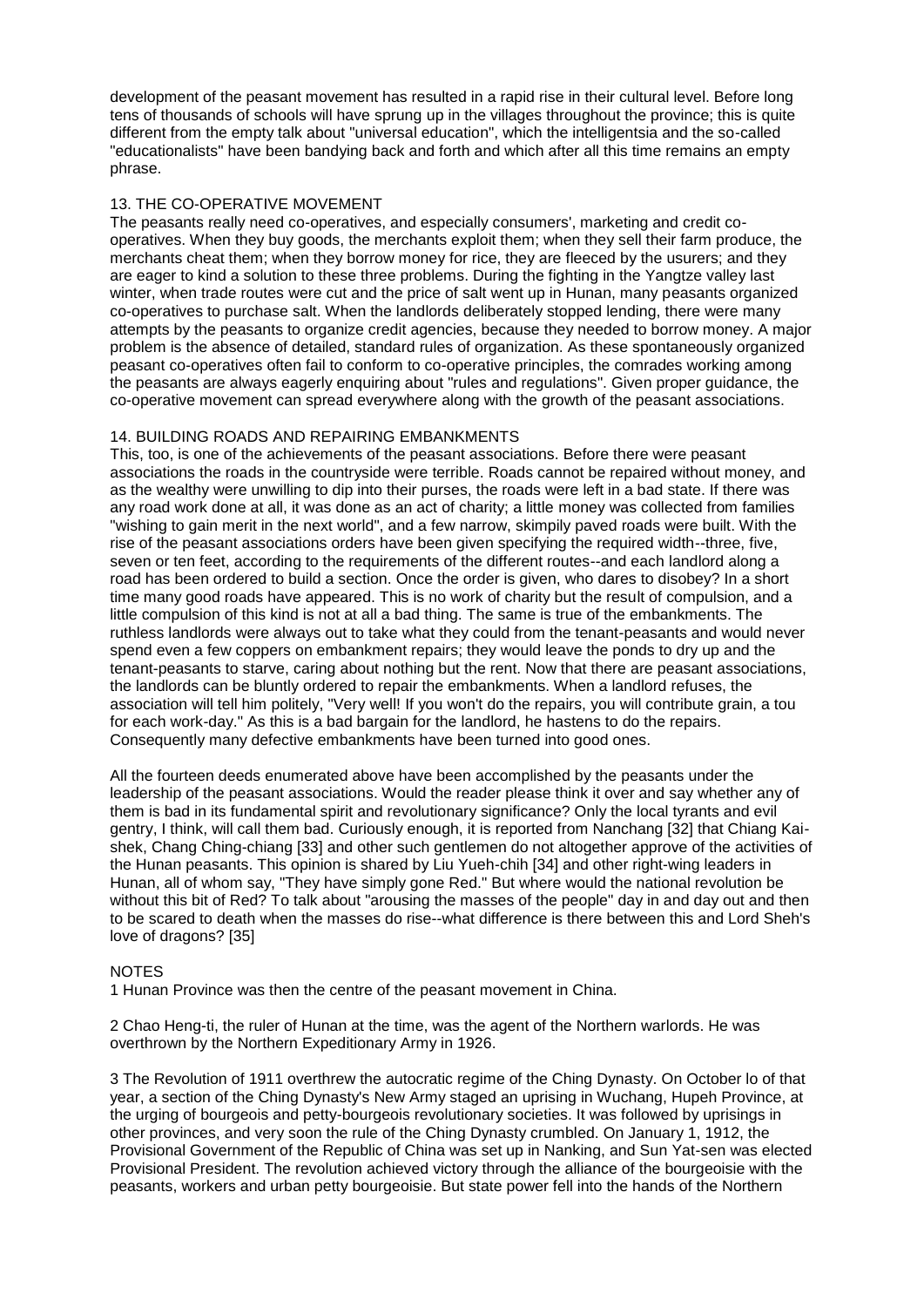warlord Yuan Shih-kai, and the revolution failed, because the group which led it was conciliationist in nature, failed to give real benefits to the peasants and yielded to imperialist and feudal pressure.

4 These were the virtues of Confucius, as described by one of his disciples.

5 The old Chinese phrase, "exceeding the proper limits in righting a wrong", was often quoted for the purpose of restricting people's activities, reforms that remained within the framework of the established order were to be permitted, but activities aiming at the complete destruction of the old order were to be forbidden Actions within this framework were regarded as "proper", but those that aimed at completely destroying the old order were described as "exceeding the proper limits". It is a convenient doctrine for reformists and opportunists in the revolutionary ranks. Comrade Mao Tse-tung refuted this kind of reformist doctrine.

His remark in the text that "Proper limits have to be exceeded in order to right a wrong, or else the wrong cannot be righted" meant that the mass revolutionary method, and not the revisionist-reformist method, had to be taken to end the old feudal order.

6 Chiang Kai-shek had not yet been fully exposed as a counter-revolutionary in the winter of 1926 and the spring of 1927 when the Northern Expeditionary Army was marching into the Yangtze valley, and the peasant masses still thought that he was for the revolution. The landlords and rich peasants disliked him and spread the rumour that the Northern Expeditionary Army had suffered defeats and that he had been wounded in the leg. Chiang Kai-shek came to be fully revealed as a counterrevolutionary on April 12, 1927, when he staged his counter-revolutionary coup d'état in Shanghai and elsewhere, massacring the workers, suppressing the peasants and attacking the Communist Party. The landlords and rich peasants then changed their attitude and began to support him.

7 Kwangtung was the first revolutionary base in the period of the First Revolutionary Civil War (1924- 27).

8 Wu Pei-fu was one of the best-known of the Northern warlords. Together with Tsao Kun, who was notorious for his rigging of the presidential election in 1923 by bribing members of parliament, he belonged to the Chihli (Hopei) clique. He supported Tsao as the leader and the two were generally referred to as "Tsao-Wu". In 1920 after defeating Tuan Chi-jui, warlord of the Anhwei clique, Wu Pei-fu gained control of the Northern warlord government in Peking as an agent of the Anglo-American imperialists; it was he who gave the orders for the massacre, on February 7, 1923, of the workers on strike along the Peking-Hankow Railway. In 1924 he was defeated in the war with Chang Tso-lin (commonly known as the "war between the Chihli and Fengtien cliques"), and he was thereupon ousted from the Peking regime. In 1926 he joined forces with Chang Tso-lin at the instigation of the Japanese and British imperialists, and thus returned to power. When the Northern Expeditionary Army drove northward from Kwangtung in 1926, he was the first foe to be overthrown.

9 The Three People's Principles were Sun Yat-sen's principles and programme for the bourgeoisdemocratic revolution in China on the questions of nationalism, democracy and people's livelihood. In 1924, in the Manifesto of the First National Congress of the Kuomintang, Sun Yat-sen restated the Three People's Principles, interpreting nationalism as opposition to imperialism and expressing active support for the movements of the workers and peasants. The old Three People's Principles thus developed into the new, consisting of the Three Great Policies, that is, alliance with Russia, cooperation with the Communist Party, and assistance to the peasants and workers. The new Three People's Principles provided the political basis for co-operation between the Communist Party of China and the Kuomintang during the First Revolutionary Civil War period.

10 The Chinese term for "long live" is wansui, literally "ten thousand years", and was the traditional salute to the emperor; it had become a synonym for "emperor".

11 Rich peasants should not have been allowed to join the peasant associations, a point which the peasant masses did not yet understand in 1927.

12 Here the "utterly destitute" means the farm labourers (the rural proletariat) and the rural lumpenproletariat.

13 The "less destitute" means the rural semi-proletariat.

14 Yuan Tsu-ming was a warlord of Kweichow Province who controlled the western part of Hunan.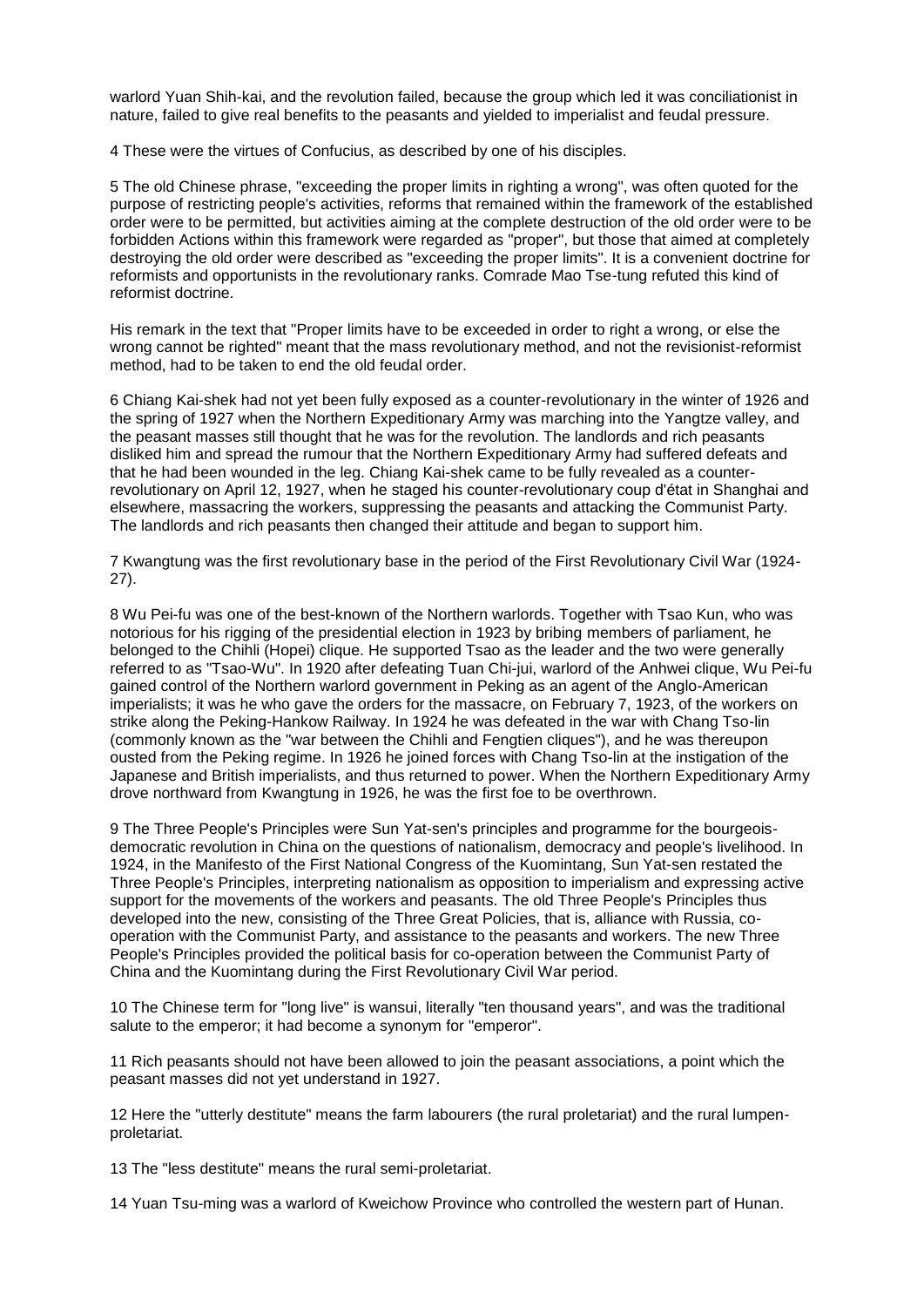15 A tenant generally gave his landlord, as a condition of tenancy, a deposit in cash or kind, often amounting to a considerable part of the value of the land. Though this was supposed to be a guarantee for payment of rent, it actually represented a form of extra exploitation.

16 In Hunan, the tu corresponded to the district and the tuan to the township The old administrations of the tu and the tuan type were instruments of landlord rule.

17 The tax per mou was a surcharge on top of the regular lent tax, ruthlessly imposed on the peasants by the landlord regime.

18 Under the regime of the Northern warlords, the military head of a province was called "military governor". But he was the virtual dictator of the province with administrative as well as military power gathered in his hands. In league with the imperialists, he maintained a separatist feudal-militarist regime in his locality.

19 The "standing household militia" was one of the various kinds of armed forces in the countryside. The term "household" is used because some member of almost every household had to join it. After the defeat of the revolution in 1927 the landlords in many places seized control of the militia ant turned them into armed counter-revolutionary bands.

20 At the time, many of the county headquarters of the Kuomintang. under the leadership of the Kuomintang's Central Executive Committee in Wuhan. pursued Dr. Sun Yat-sen's Three Great Policies of alliance with Russia, co-operation with the Communist Party and assistance to the peasants and workers. They constituted the revolutionary alliance of the Communists, the left-wingers of the Kuomintang and other revolutionaries.

21 Lord Pao (Pao Cheng) was prefect of Kaifeng, capital of the Northern Sung Dynasty (A.D. 960- 1127). He was famous in popular legend as an upright official and a fearless, impartial judge with a knack of passing true verdicts in all the cases he tried.

22 This reference to archery is taken from Mencius. It describes how the expert teacher of archery draws his bow with a histrionic gesture but does not release the arrow. The point is that while Communists should guide the peasants in attaining a full measure of political consciousness, they should leave it to the peasants' own initiative to abolish superstitious and other bad practices, and should not give them orders or do it for them.

23 The Eight Characters were a method of fortune-telling in China based on the examination of the two cyclic characters each for the year, month, day and hour of a person's birth respectively.

24 Geomancy refers to the superstition that the location of one's ancestors' graves influences one's fortune. The geomancers claim to be able to tell whether a particular site and its surroundings are auspicious.

25 Lord Kuan (Kuan Yu, A.D. 160-219), a warrior in the epoch of the Three Kingdoms, was widely worshipped by the Chinese as the God of Loyalty and War.

26 Tang Sheng-chih was a general who sided with the revolution in the Northern Expedition. Yeh Kaihsin was a general on the side of the Northern warlords who fought against the revolution.

27 Sun Chuan-fang was a warlord whose rule extended over the five provinces of Kiangsu, Chekiang, Fukien, Kiangsi and Anhwei. He was responsible for the bloody suppression of the insurrections of the Shanghai workers. His main army was crushed in the winter of 1926 by the Northern Expeditionary Army in Nanchang and Kiukiang, Kiangsi Province.

28 In China a dish is served in a bowl or a plate for the whole table, and not individually.

29 "Oriental Culture" was a reactionary doctrine which rejected modern scientific civilization and favoured the preservation of the backward mode of agricultural production and the feudal culture of the Orient.

30 For the secret societies, see "Analysis of the Classes in Chinese Society", Note 18, p. 21 of this volume.